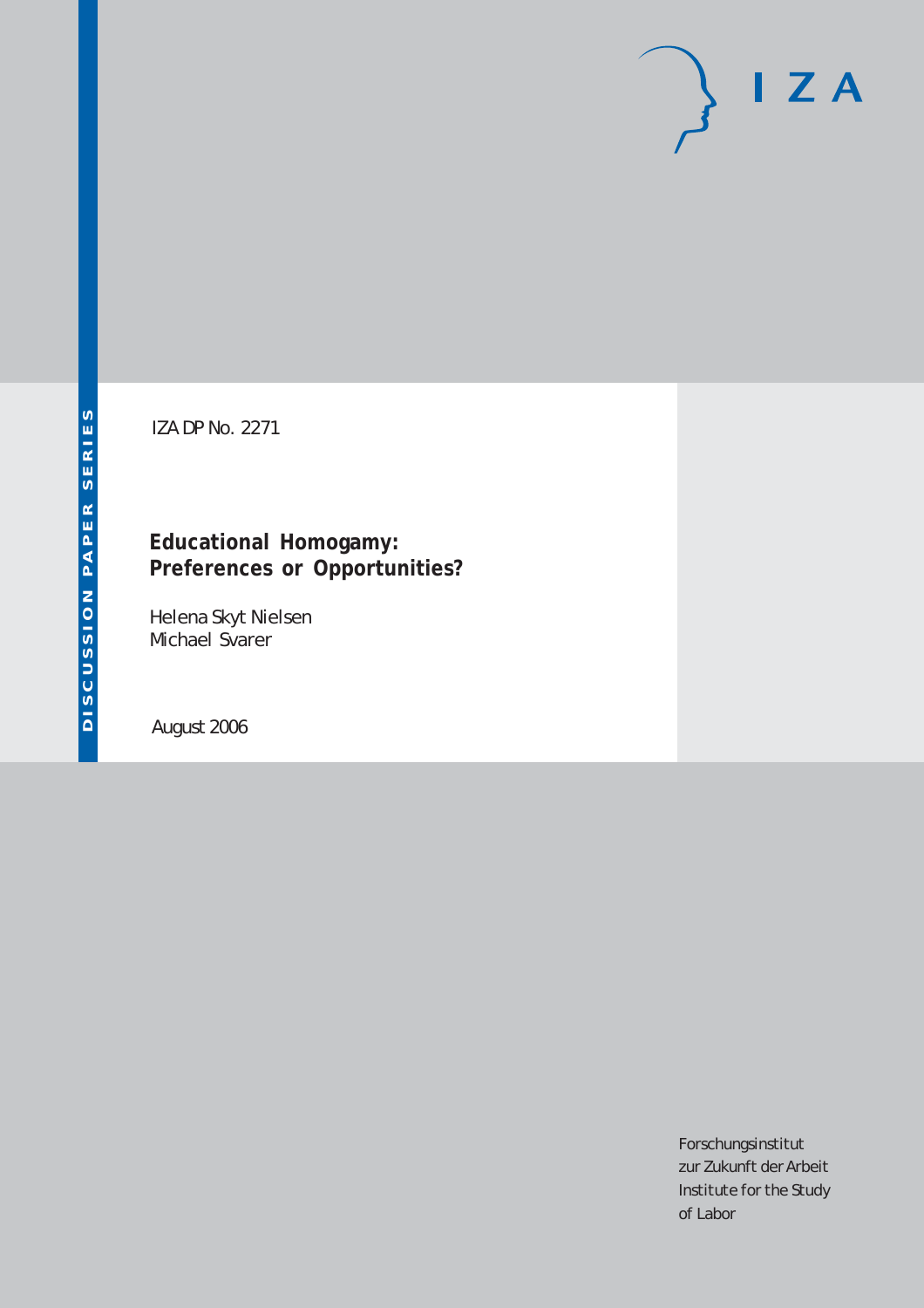## **Educational Homogamy: Preferences or Opportunities?**

#### **Helena Skyt Nielsen**

*University of Aarhus and IZA Bonn* 

#### **Michael Svarer**

*University of Aarhus and CAM* 

Discussion Paper No. 2271 August 2006

IZA

P.O. Box 7240 53072 Bonn Germany

Phone: +49-228-3894-0 Fax: +49-228-3894-180 Email: [iza@iza.org](mailto:iza@iza.org)

Any opinions expressed here are those of the author(s) and not those of the institute. Research disseminated by IZA may include views on policy, but the institute itself takes no institutional policy positions.

The Institute for the Study of Labor (IZA) in Bonn is a local and virtual international research center and a place of communication between science, politics and business. IZA is an independent nonprofit company supported by Deutsche Post World Net. The center is associated with the University of Bonn and offers a stimulating research environment through its research networks, research support, and visitors and doctoral programs. IZA engages in (i) original and internationally competitive research in all fields of labor economics, (ii) development of policy concepts, and (iii) dissemination of research results and concepts to the interested public.

IZA Discussion Papers often represent preliminary work and are circulated to encourage discussion. Citation of such a paper should account for its provisional character. A revised version may be available directly from the author.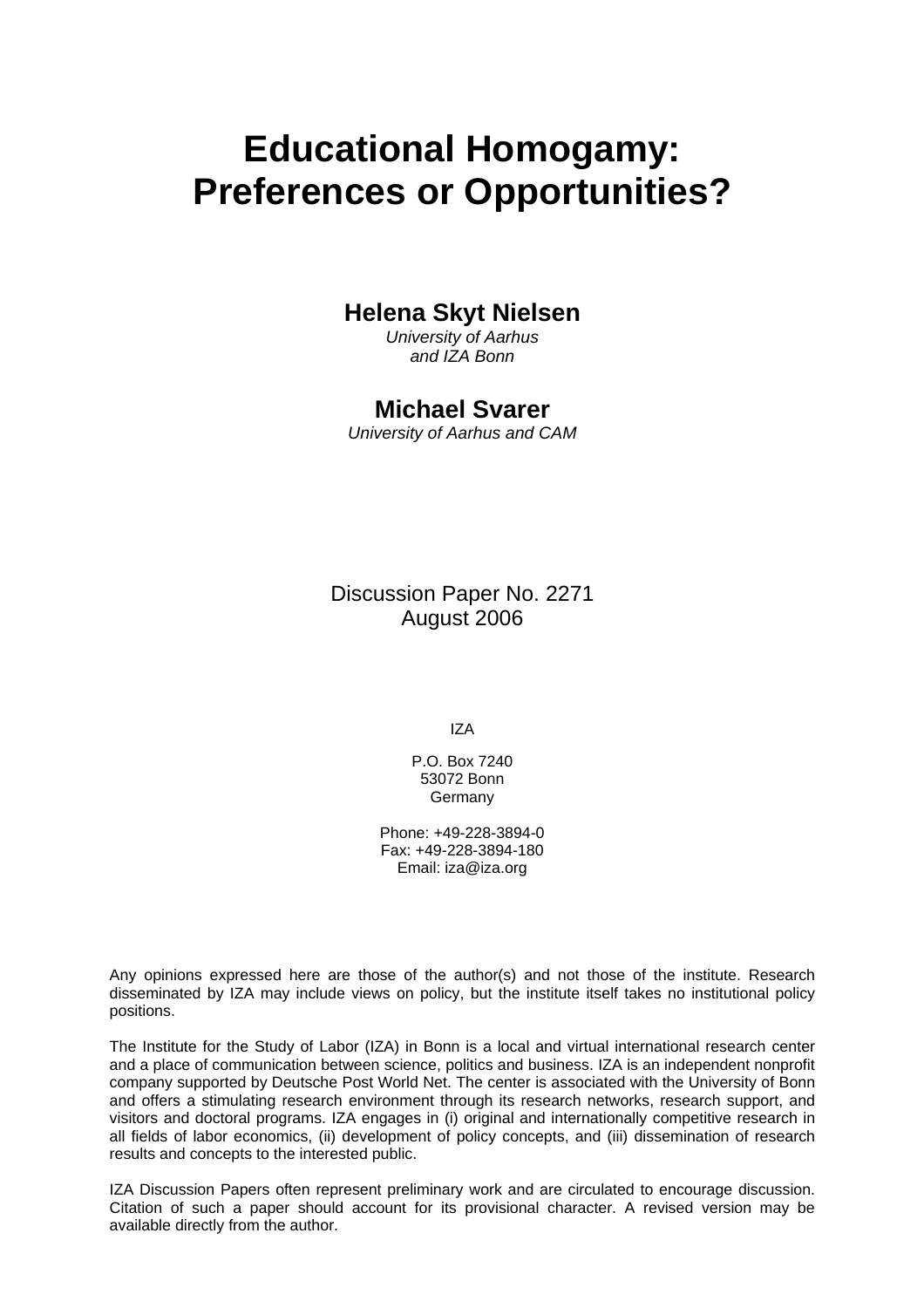IZA Discussion Paper No. 2271 August 2006

## **ABSTRACT**

## **Educational Homogamy: Preferences or Opportunities?[\\*](#page-2-0)**

Individuals match on length and type of education. We investigate whether the systematic relationship between educations of partners is explained by opportunities (e.g. low search frictions) or preferences (e.g. complementarities in household production or portfolio optimization). We find that half of the systematic sorting on education is due to low search frictions in marriage markets of the educational institutions. The other half is attributed to complementarities in household production, since income properties of the joint income process show no influence on partner selection.

JEL Classification: J12, J24

Keywords: positive assortative matching on education, search frictions, hedging, complementarities in household production

Corresponding author:

 $\overline{a}$ 

Helena Skyt Nielsen Department of Economics University of Aarhus Bartholins Allé 4, Bld. 322 DK-8000 Aarhus C Denmark E-mail: [HNielsen@econ.au.dk](mailto:HNielsen@econ.au.dk)

<span id="page-2-0"></span><sup>\*</sup> Helena Skyt Nielsen thanks the Danish Research Agency for support. Michael Svarer thanks the Danish National Research Foundation for support through its grant to CAM. We are grateful to Julie Kracht, Maria Knoth Humlum and Ulla Nørskov Nielsen for invaluable research assistance, to Juanna Joensen for useful comments and to Birgitte Højklint for reading the manuscript. Any remaining errors are the responsibility of the authors.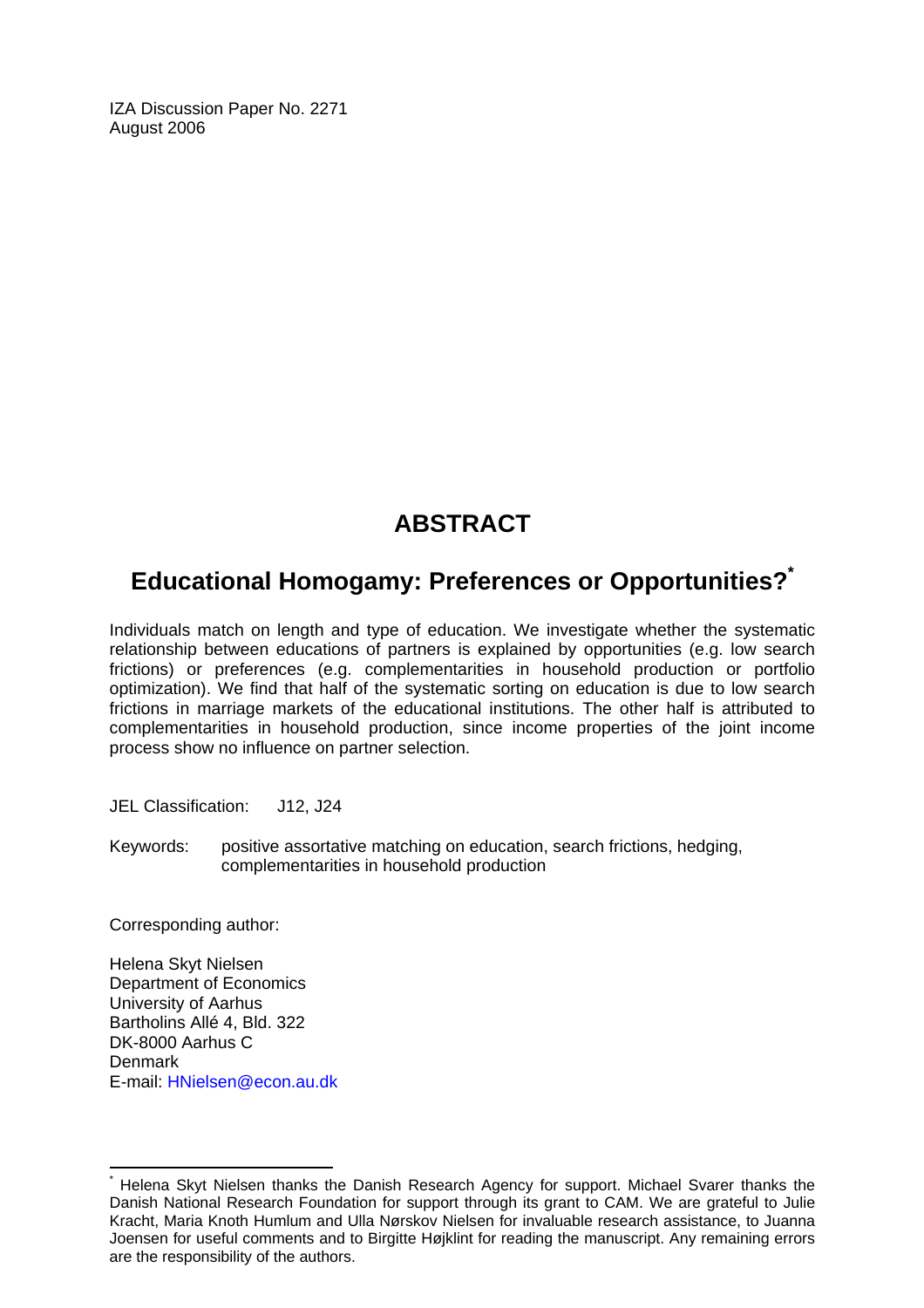### 1 Introduction

There exists a substantial literature showing that individuals form partnerships with individuals with similar levels of education. The coefficient of correlation between spousal level of education is among the highest between different personal characteristics.<sup>1</sup> In a recent study by Fernandez et al. (2005), the mean correlation is 0.6 based on information from household surveys from 34 countries.

The purpose of this study is to investigate whether the systematic relationship between the educations of the partners is explained by opportunities or preferences.

In relation to the first explanation, educational institutions are presumably very efficient marriage markets. The density of potential partners is rather high (see e.g. Goldin (1992) and Lewis & Oppenheimer (2000)), and search frictions are therefore smaller than in other local marriage markets (see e.g. Gautier et al. (2005) for a model that analyzes the effect of search frictions on marriage market outcomes). That educational institutions function as marriage markets is also rooted in sociology. In Scott (1965) and Blau and Duncan (1967), it is argued that parents place their children in good colleges in order to secure the social position of the family. There is also ample evidence that partnerships form in schools. Laumann et al.  $(1994)$  report – based on a US survey conducted in 1992  $-$  that 23% of married couples met their current partner in school. In a Dutch Survey from 1995, 15% reported to have met their current partner in school (Kalmijn & Flap (2001)). In fact, among the different sets of shared settings (neighborhood, family overlap, workplace etc.) the most common place for couples to meet before a partnership is initiated at the same school. In the present analysis, which is based on Danish register-based data, we find that for  $20\%$  of the couples the two partners have attended the same educational institution.

It could also be the case that educational homogamy is the outcome of a decision problem solved by rational agents. That is, an individual with a similar level, and perhaps same type, of education might be preferred to an individual with a different level of education. In the following, we focus on two mechanisms for preference-based parthership choice.

First, it might be the case that the mating of different educational groupings occurs as

<sup>&</sup>lt;sup>1</sup>Typically, individuals match positively on individuals traits. This is the case for e.g. income, height, weight, IQ, and parents' characteristics (see e.g. Epstein & Guttman (1984) and Schafer & Keith (1990)). Besides age, education is the trait that has the highest bivariate correlation.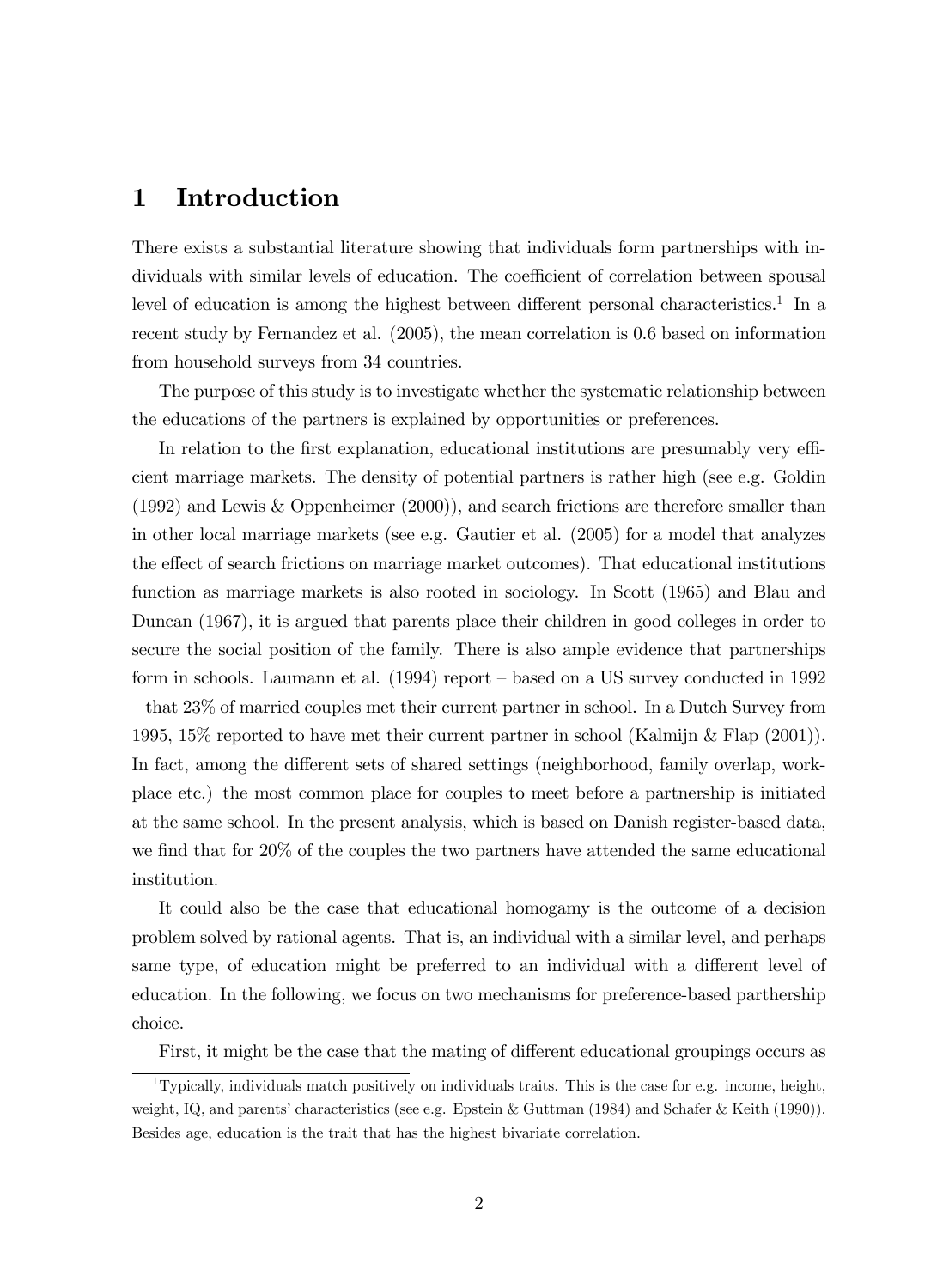a result of rational behavior of risk averse agents who seek to optimize discounted utility in an environment where future income is uncertain. A number of papers highlight the interdependence between risk sharing and marriage. In their seminal paper, Kotlikof & Spivak (1981) showed that the expected gain that a risk averse agent can expect from the risk sharing elements of marriage formation amounts to 10-20% of his wealth. Since then, Rosenzweig & Stark (1989), Micevska (2002), Chen, Chiang & Leung (2003), and Hess (2004), among others, have investigated related aspects of partnership formation and dissolution in association with the presence of idiosyncratic income risk. The idea is that risk averse agents can benefit from forming marriage with others to insure against unforeseen changes in income. Along the lines of Hess (2004), a good economic match has a high mean income, a low income volatility and an income process that negatively correlates with ones own income process, much like a financial asset portfolio. In the present analysis, we consider matching between individuals with different educations. The income variables are generated as time series means for different educational groupings. As a consequence, the income processes are exogenous to the specific partnership, and we implicitly assume that the agents are able to predict the future income components for different educational groups.

Second, it could also be the case that educational attainment of spouses are complements in the household production function. Becker (1973) argues that positive assortative mating is optimal when traits are complements. According to this argument, a reason why two partners with the same education form a partnership is that they tend to appreciate the same public goods or the same kind of leisure. It is not obvious how to identify to what extent educational traits are complements in the household production function, although it is commonly assumed to be the case (see e.g. Chiappori et al. (2006)). In a recent speed-dating experiment, Fisman et al. (2006) found no evidence of preferences for same Öeld of study. In the present analysis, we attribute the part of the realized partnership formation between individuals that cannot be explained by opportunities (that is, proximity of partners) or by portfolio choices to complementarities in household production.<sup>2</sup>

When it comes to dissolution of relationships, a systematic relationship between divorce rates and education has also been established. In the divorce literature, it is typically

<sup>&</sup>lt;sup>2</sup>There might be more mechanisms that imply systematic matching in education than the ones mentioned here. In the present analysis these will be considered to belong to the residual group and will somewhat crudely be labeled complementarities in household production.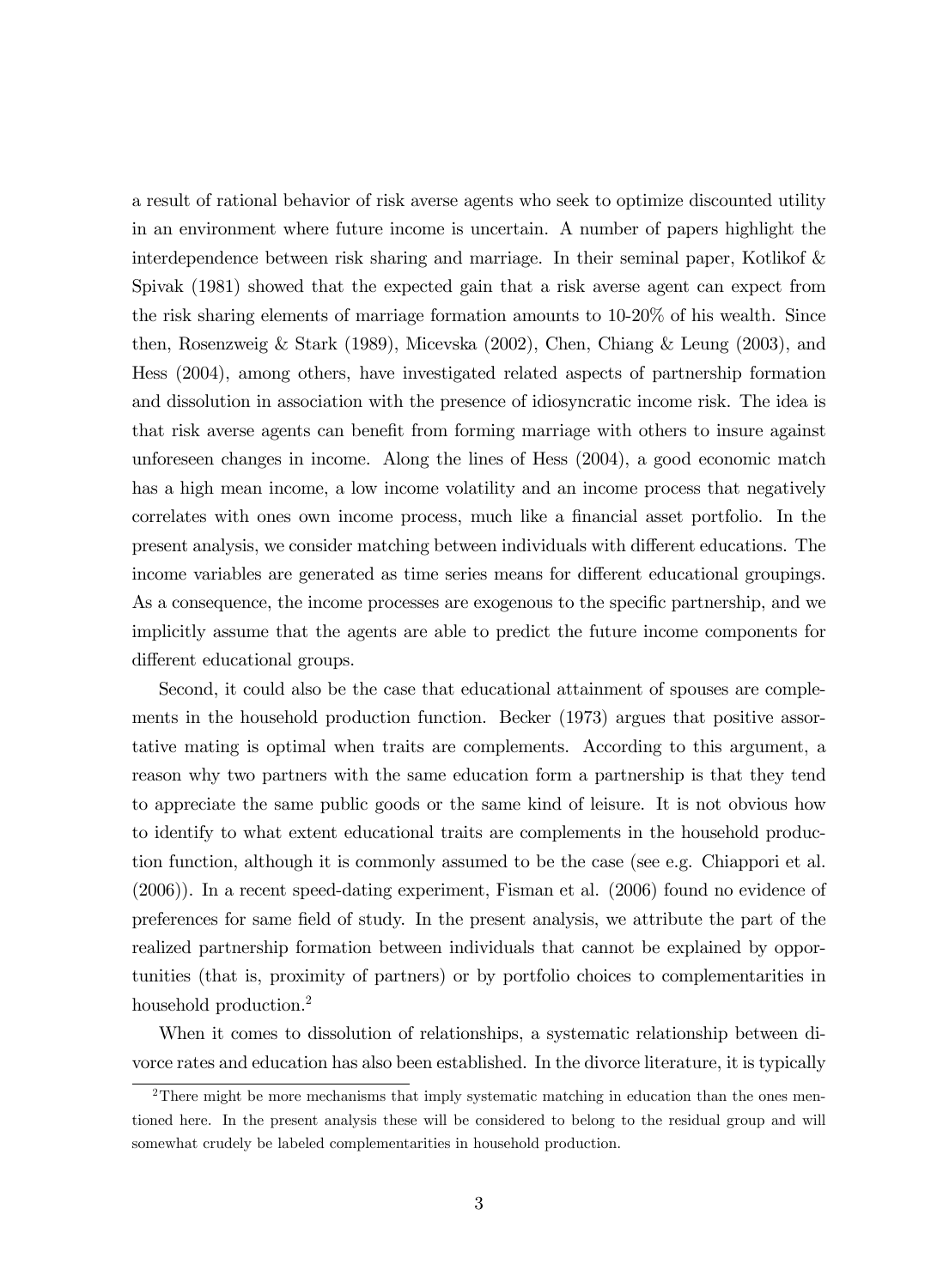found that level of education (i.e. the sum of years of education of the spouses) is more important than similarity in education among spouses<sup>3</sup> (see e.g. Weiss & Willis (1997), Svarer (2004), and Charles & Stephens (2004)). More detailed information on the level and type of education could be used to make inference about match quality. If the factors related to education that influence partnership formation also influence dissolution risk, there is presumably a systematic difference in match quality which is related to those factors. In order to reconcile the dissolution analysis with the partnership formation analysis in a setup where we assume that decisions about whom to form a partnership with are taken by rational and forward-looking individuals, there must be some disturbances to the partnership that trigger dissolution. We will have this in mind when we present the partnership dissolution analysis.

In this paper, we exploit a rich register data set to disentangle the correspondence between education and marriage market behavior. We have detailed information on individuals' educational attainment, including the exact type of education and where the education was taken. After combining with information on individual income, we investigate to which extent educational portfolios of couples reflect low search frictions, complementarities in household productions and portfolio optimization. From a more general perspective, the analysis allows us to evaluate whether the systematic relationship between the educations of the partners is explained by opportunities (low search frictions) or preferences (complementarities or portfolio optimization).

We find that half of the systematic sorting on education is due to low search frictions in marriage markets of the educational institutions. The other half is attributed to complementarities in household production, since income properties of joint income process show no influence on partner selection. In addition, we find that dissolution risk is not strongly affected by the factors that determine partnership choice. That is, although individuals are more likely to form a partnership with an individual who has attended the same educational institution, the evidence that the distance affects the duration of the relationship is rather weak.

The structure of the paper is as follows: In section 2, we describe the data set. In section 3, we take a closer look at partnership formation. In section 4, we investigate the process of partnership dissolution, and in section 5, we conclude.

<sup>&</sup>lt;sup>3</sup>That is, in terms of lowering the divorce risk, it is better for a low educated individual to marry a person with a high level of education rather than to marrying a person with a similar level of education .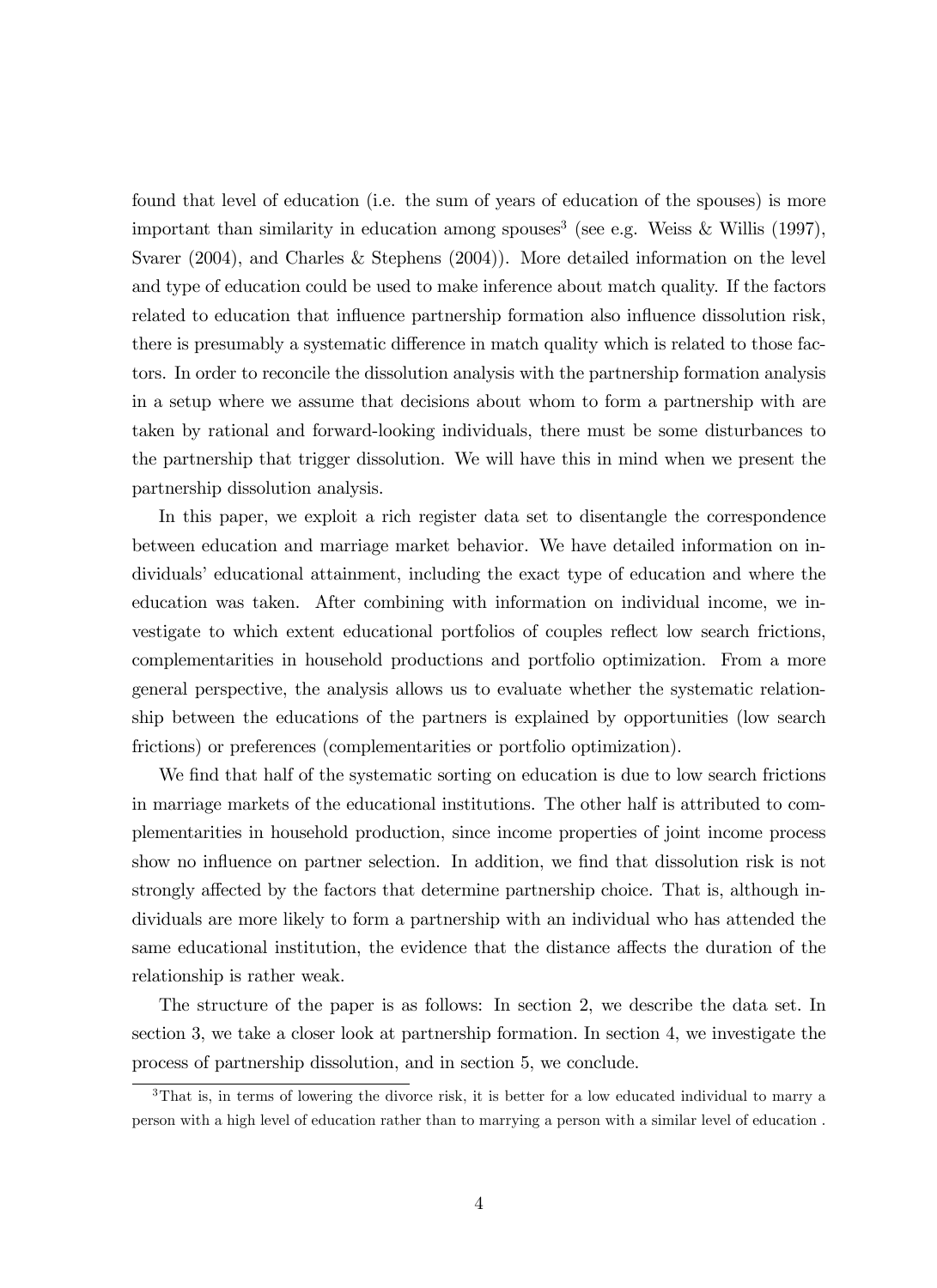## 2 Data

The data that we use to test our hypotheses come from IDA (Integrated Database for Labour Market Research) created by Statistics Denmark. The information comes from various administrative registers that are merged in Statistics Denmark. The IDA sample used here contains (among other things) information on marriage market conditions for a randomly drawn sub-sample of all individuals born between January 1, 1955 and January 1, 1965. The individuals are followed from 1980 to 1995. The data set enables us to identify individual transitions between different states of the marriage market on an annual basis. In addition, we have information on a number of background characteristics for the individuals as well as for their partners. Information on marriage market status is based on a register that collects information on who is living in all housing units in Denmark. This implies that an individual is registered as either cohabiting or married if they have the same residential information as their partner. We are not able to identify relationships between individuals who do not live together.

Below, we describe in detail how the data is organized and present the most important statistics. First, we explain how we treat different educations. Second, we describe how income measures and distance measures are constructed.

#### 2.1 Educational grouping

Throughout the paper, we assume that individuals first decide on where to pursue education after they have finished high school (typical graduation age is 18-19 years), and this is also when they start to search in the marriage market. This assumption implies that educational grouping may be regarded as exogenous in the matching and dissolution analyses. In order to comply with this assumption, we assign the first education an individual attends after high school to the individual for the rest of the sample period. Individuals who change education or drop out are assumed to belong to the educational group they were first assigned to. We impose this restriction to reduce the presence of endogeneity in choice of education. To the extent that individuals are already in a partnership when they start the education, the assumption would be violated, since the decicion regarding education and educational institution might be coordinated with the partner's decision.

The available educational information gives a complete picture of an individual's educational history. Individuals are grouped according to the educational information. In order to focus on colleges as marriage markets and educational homogamy, we restrict at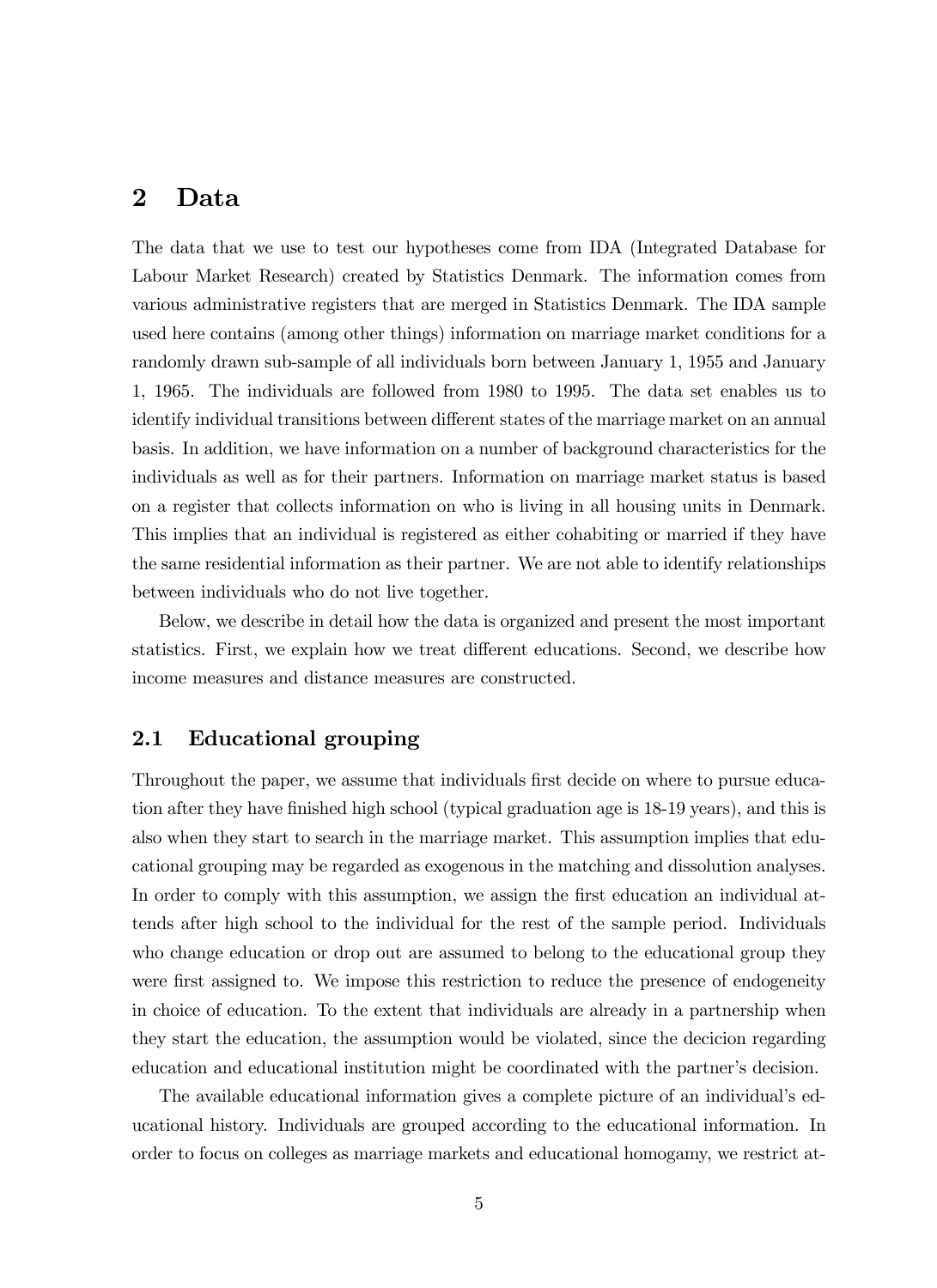tention to high school graduates. Although this implies a substantial reduction in sample size (see below), it enables us to give a very detailed description of partnership formation and dissolution for individuals in partnerships where both partners have graduated from high school. Generally, the intention is to group individuals into educational groups by the Örst education they enrolled in after high school, as long as this is not an additional high school education.

All individuals with educational information are then divided into 13 educational groups<sup>4</sup> which differ in level and subject of education. In Table 1, we give an overview of the sample reduction. The representative gross sample consists of 26,048 individuals making up about 20,000 couples. When all relevant individuals have been assigned to one of the educational groups, this results in 2,965 couples.

| вτ |  |
|----|--|
|    |  |

|                                                                                                                                                  | Number of observations |
|--------------------------------------------------------------------------------------------------------------------------------------------------|------------------------|
| Sample of individuals born 1955-1965                                                                                                             | 26,048                 |
| Relationships formed between 1980-1995                                                                                                           | 19,938                 |
| - where both partners completed high school                                                                                                      | 3,144                  |
| Partnership formation analysis<br>Relationships where information on institution and<br>municipality of education is available for both partners | 2,965                  |
| Partnership dissolution analysis                                                                                                                 |                        |
| Relationships formed before 1994 and                                                                                                             |                        |
| where information on institution and                                                                                                             |                        |
| municipality of education is available for both partners                                                                                         |                        |

Now we go through the definition of educational groups in detail. The first group consists of those individuals who do not enroll in an education after high school. The remaining 12 groups then consist of individuals who enroll in one of the following educations: vocational education and training, short-cycle higher education, medium-cycle higher education and long-cycle higher education. Individuals who enroll in vocational education and training are subdivided into two groups where one consists of the mercantile educations, such as sales assistants, and the other consists of both crafts, such as electricians or plumbers, and health or pedagogical-related educations, e.g. orthopedists. The short-cycle higher educations are all grouped together and are subject-wise more

<sup>&</sup>lt;sup>4</sup>The number of educational groups are restricted by the number of individuals in each group. We have tried to form groups that are as homogenous as possible while still having a sufficient number of observations to calculate the desired statistics.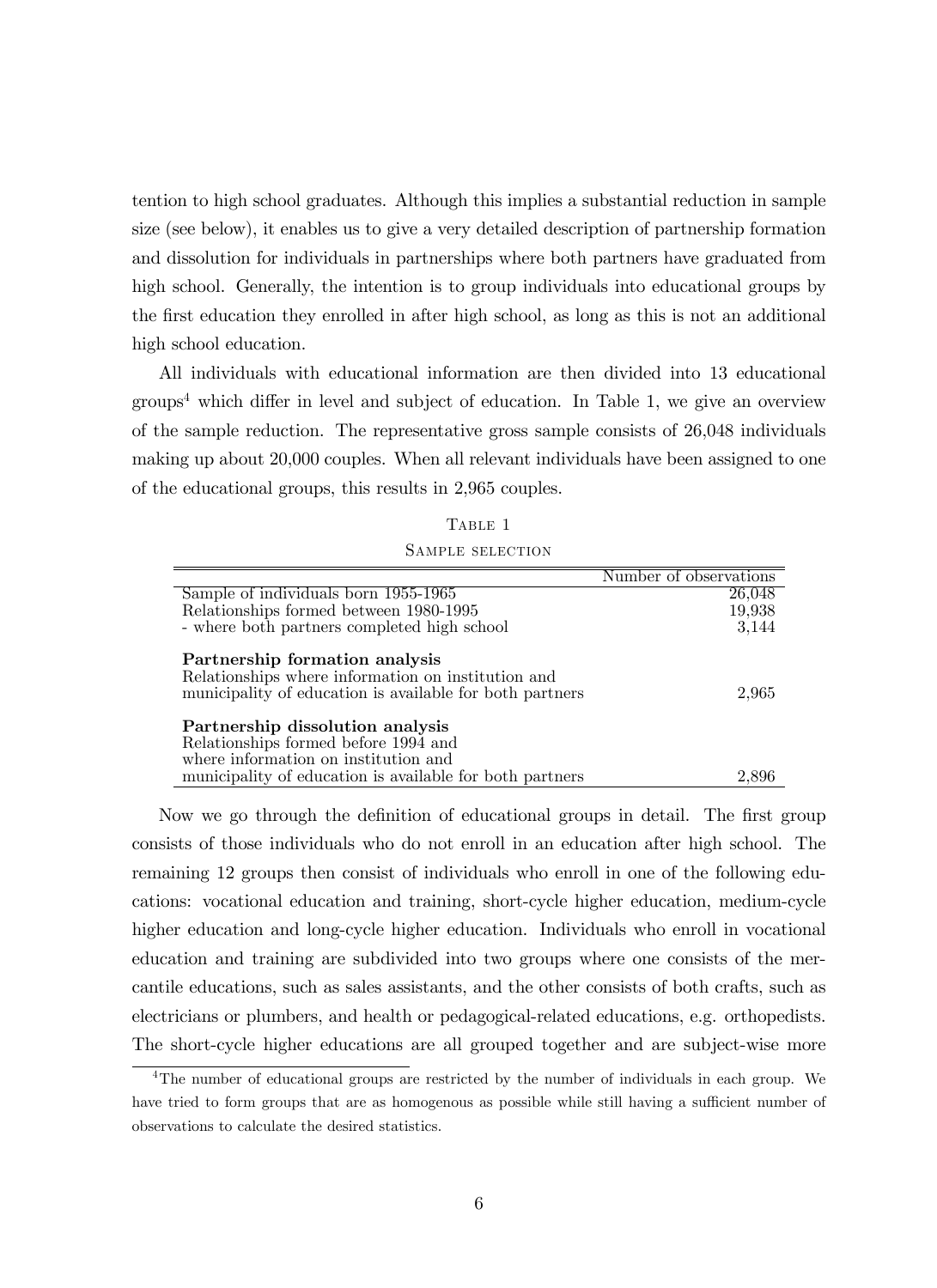diverse than the other groups. Examples of short-cycle higher educations are real estate agents and various forms of technicians.

Individuals who enroll in medium-cycle higher educations are subdivided into five groups. The Örst group consists of pedagogical educations, such as nursery teachers and social workers. The second group comprises school teachers at the basic and lower secondary level. The third group consists of educations that lead to jobs in the public health system, e.g. nurses and physical therapists. The fourth group consists of educational subjects within the range of humanities and business, e.g. journalists, librarians, and graduate diplomas in business administration. The final group comprises technical, veterinary, agricultural, and military educations, e.g. engineers.

Finally, individuals who enroll in long-cycle higher educations are divided into four groups: the humanities, the natural and technical sciences, the social sciences, and the medical sciences. These are university educations. In Table 2, the distribution of males and females across educational groups are presented.

From Table 2, we see that women are overrepresented in educational groups that contain social and pedagogical and health care elements, whereas men are more inclined to take an education in natural sciences, technical, veterinary and agricultural sciences, and social sciences.

| Education group                                    | Men  | $\operatorname{Women}$ |
|----------------------------------------------------|------|------------------------|
| 1) No further education than high-school           | 208  | 181                    |
| Vocational - mercantile<br>$2^{\circ}$             | 206  | 262                    |
| Vocational - health and crafts<br>3)               | 152  | 136                    |
| 4) Short-cycle further education                   | 142  | 280                    |
| Medium-cycle further education                     |      |                        |
| (5) Social and pedagogical                         | 44   | 199                    |
| School teacher<br>6)                               | 218  | 262                    |
| Health care                                        | 39   | 440                    |
| 8) Humanities and social sciences                  | 51   | 64                     |
| 9) Technical, veterinary and agricultural sciences | 377  | 81                     |
| Long-cycle further education                       |      |                        |
| $(10)$ Humanities                                  | 218  | 332                    |
| ) Natural and technical sciences<br>11)            | 590  | 250                    |
| 12) Social sciences                                | 547  | 331                    |
| Medical sciences<br>13)                            | 173  | 147                    |
| total<br>In.                                       | 2965 | 2965                   |

TABLE 2 Educational groups, number of observations

In Table 3, we report the ratio of actual to expected frequency of a given educational combination in order to get an overview of the educational combinations of couples. The expected frequency is the number of couples in a given cell had the matching been random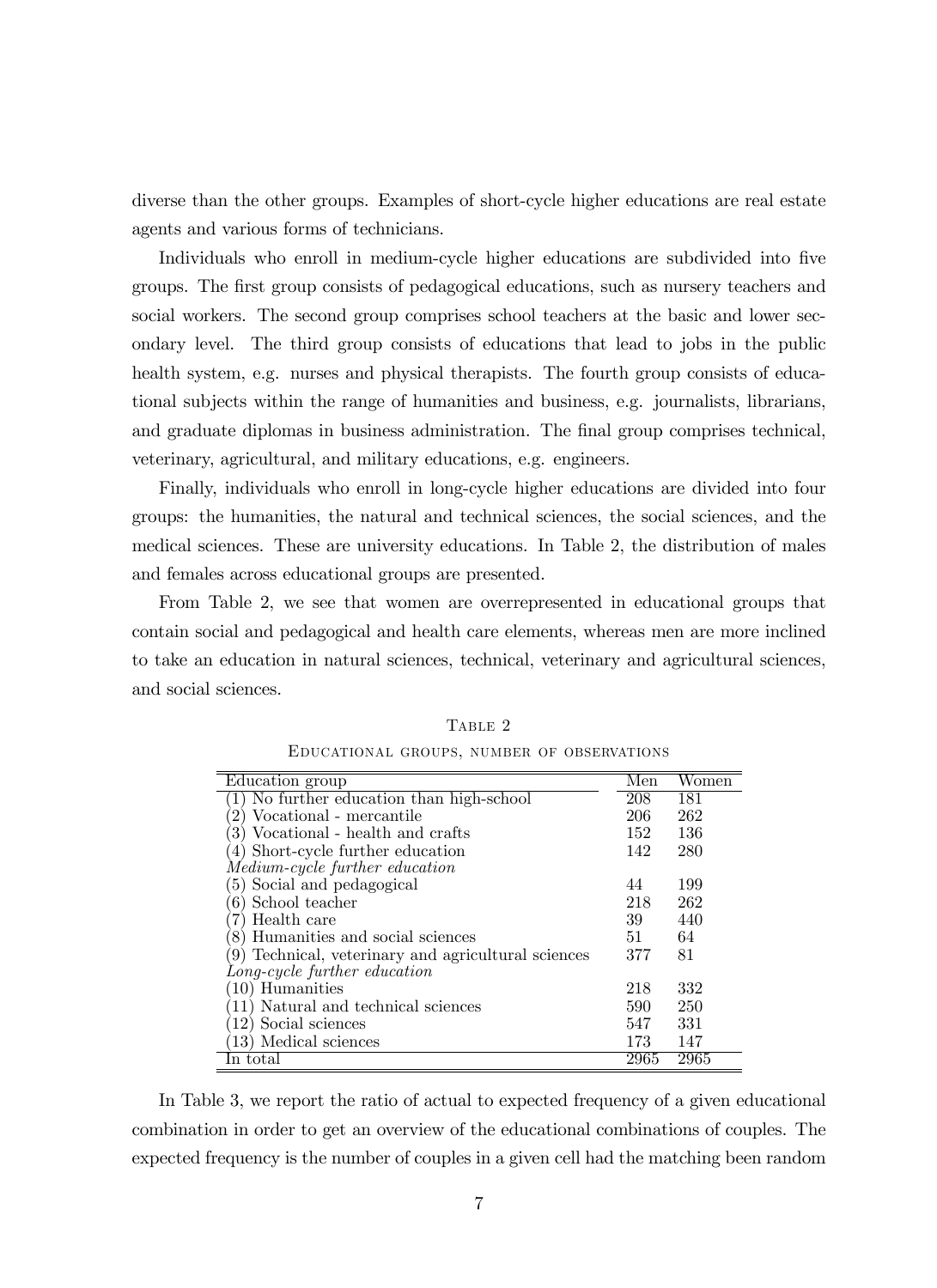by education.<sup>5</sup> For instance, for couples within medical sciences (combination 13-13, see Table 2), the expected frequency would be 8.58 (147\*173/2965), whereas the actual frequency is 33 couples; this makes up a ratio of 3.85 (33/8.58). Ratios above 1 are highlighted, and they represent educational combinations that are more common than would be the case under random matching by education.

A pattern of positive assortative matching on education shows up. All couples with the same education (i.e. at the diagonal) are systematically more common.<sup>6</sup> However, there are large differences between the tendency of homogamous marriage. In Appendix A, Table A1, we show the ranking of couples by ratio. The top three couples are social and pedagogical couples, teacher couples and medical science couples. The first ten places on the ranking are occupied by couples with the same educations. Among the couples that do not consist of people with similar educational attainment, the more popular are, as expected: female nurses who mix up with male medical doctors (rank 19).

 $5$ Note that the expected frequencies are calculated based on the numbers in Table 2 and not on the marginal distributions for the whole of Denmark.

 $6$ Couples on the diagonal make up  $22\%$  of all couples, whereas couples with the same length of education amount to 43% of all couples in our sample.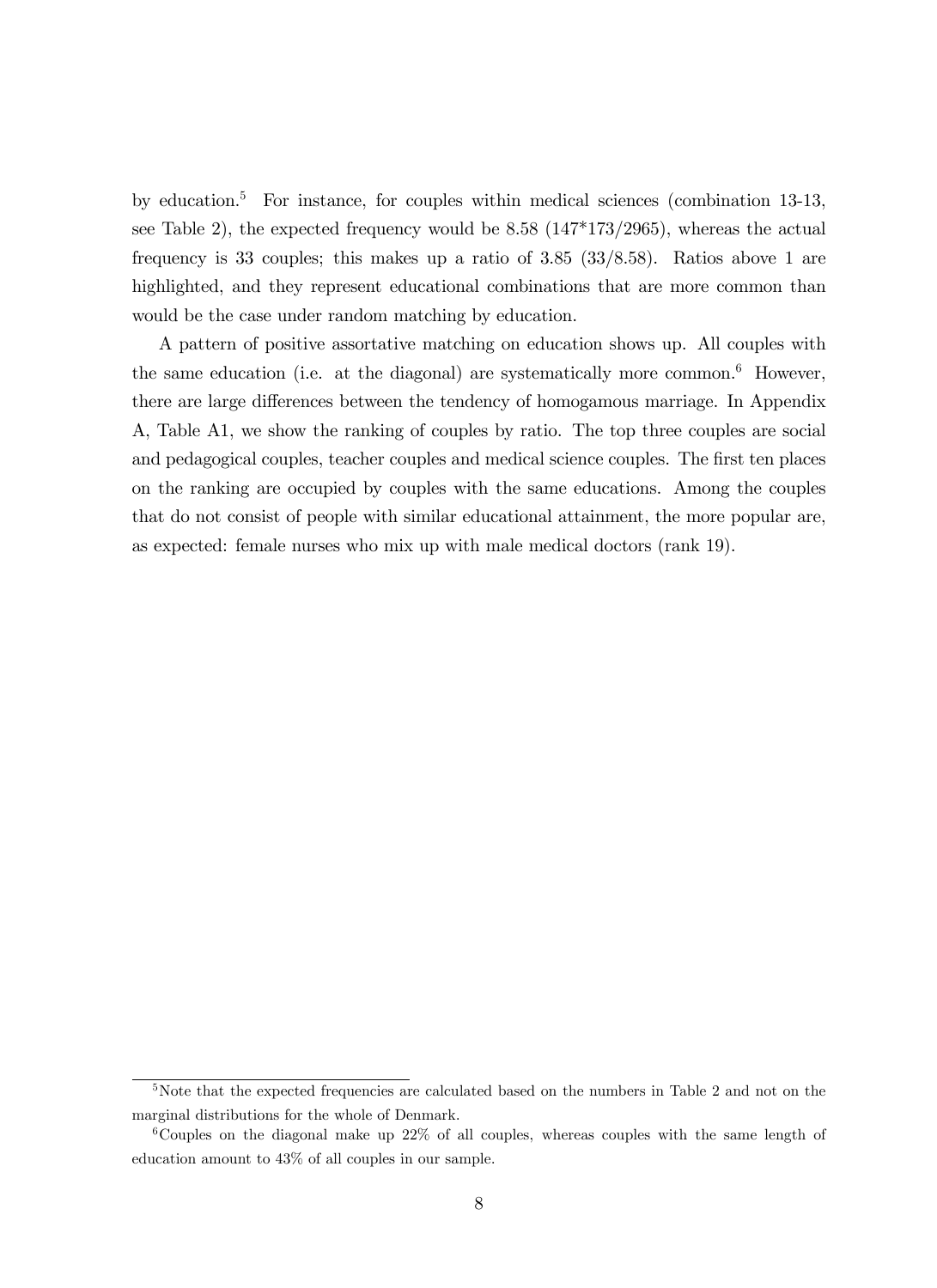|                                                                                       |      |      |      |                |      |      | Females |      |      |      |      |      |      |
|---------------------------------------------------------------------------------------|------|------|------|----------------|------|------|---------|------|------|------|------|------|------|
| Males                                                                                 |      | 2    | 3    | $\overline{4}$ | 5    | 6    |         | 8    | 9    | 10   | 11   | 12   | 13   |
|                                                                                       | 2.49 | 1.47 | 1.96 | 0.88           | 1.08 | 0.72 | 1.00    | 0.50 | 0.93 | 0.65 | 0.39 | 0.53 | 0.59 |
| 2                                                                                     | 1.69 | 3.06 | 0.82 | 1.12           | 0.79 | 0.67 | 0.60    | 0.35 | 0.42 | 0.51 | 0.45 | 0.79 | 0.61 |
| 3                                                                                     | 1.92 | 1.07 | 1.32 | 1.36           | 1.42 | 0.83 | 0.94    | 1.56 | 0.25 | 1.16 | 0.40 | 0.43 | 0.55 |
| 4                                                                                     | 1.54 | 1.13 | 1.39 | 2.72           | 0.96 | 0.71 | 0.90    | 0.00 | 1.05 | 0.51 | 0.51 | 0.58 | 0.43 |
| 5                                                                                     | 0.32 | 0.66 | 0.51 | 0.50           | 6.69 | 1.30 | 1.09    | 0.00 | 0.00 | 1.27 | 0.00 | 0.00 | 0.00 |
| 6                                                                                     | 0.38 | 0.26 | 0.52 | 0.70           | 1.85 | 4.53 | 0.91    | 1.31 | 0.52 | 0.55 | 0.28 | 0.56 | 0.58 |
|                                                                                       | 0.00 | 0.49 | 1.73 | 0.28           | 0.00 | 0.88 | 2.98    | 1.22 | 0.97 | 0.72 | 0.63 | 1.44 | 0.00 |
| 8                                                                                     | 0.55 | 0.38 | 0.44 | 0.43           | 2.13 | 0.23 | 2.28    | 2.80 | 0.74 | 1.28 | 0.96 | 0.74 | 0.00 |
| 9                                                                                     | 0.83 | 1.34 | 0.93 | 0.93           | 0.80 | 0.74 | 1.30    | 0.74 | 3.61 | 0.79 | 0.82 | 0.65 | 0.76 |
| 10                                                                                    | 0.63 | 0.17 | 1.02 | 0.55           | 0.98 | 1.04 | 0.68    | 2.37 | 0.17 | 2.69 | 1.00 | 1.02 | 1.14 |
| 11                                                                                    | 0.49 | 0.64 | 0.98 | 1.06           | 0.60 | 0.77 | 0.90    | 0.88 | 1.14 | 1.03 | 2.32 | 1.04 | 1.26 |
| 12                                                                                    | 0.96 | 0.74 | 0.93 | 0.93           | 0.81 | 0.72 | 0.80    | 1.20 | 0.27 | 1.12 | 0.91 | 2.06 | 1.02 |
| 13                                                                                    | 0.24 | 0.44 | 0.26 | 0.82           | 0.71 | 0.33 | 1.73    | 1.10 | 0.65 | 0.91 | 1.20 | 0.97 | 3.85 |
| Note: Bold indicates that the actual frequency is higher than the expected frequency. |      |      |      |                |      |      |         |      |      |      |      |      |      |

TABLE 3 Ratios of actual to expected frequency

The empirical analysis that follows is going to shed more light on the reasons for positive assortative matching and other systematic matching patterns on education. The next two subsections present the variables needed to test whether partnership formation happens due to preferences or opportunities or both. First, we define variables that describe the couples' income processes. Second, we present variables that measure the search costs for matching with a specific educational type.

#### 2.1.1 Income measures

To assess whether a given portfolio of two educations fulfills the requirement of being a good economic match, we calculate a number of simple income measures based on the time series variation in incomes between different educational groups. We base the income measures on income information sampled over educational groupings instead of using data from observed partnerships. The latter suffers from potential endogeneity bias (see e.g. Hess  $(2004)$ . Along the lines of Hess  $(2004)$ , we present three narrowly defined income measures: income correlation, relative volatilities, and mean difference to describe the income processes in relationships within different educational groupings. In addition, we summarize the characteristics of the income processes of two partners given educations by the standardized return.

The income measures are based on residuals from a Mincer wage regression of log net income on experience and experience squared. The residual purges wages for differences stemming from systematic experience differences between educational groups.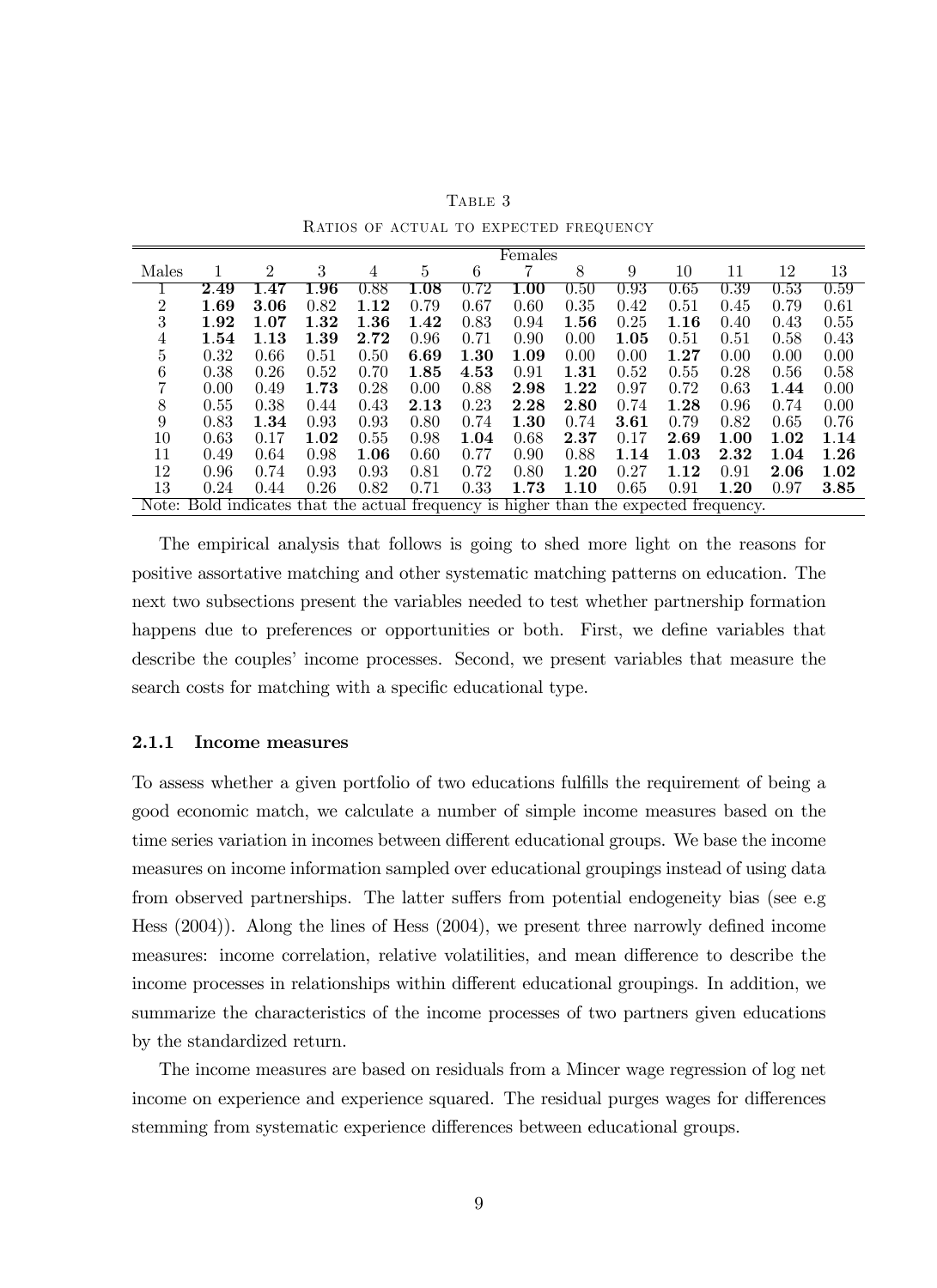Based on the residuals, we compute the correlation between partners' income residuals as a pooled time series correlation. More specifically, for a man in educational group  $i$ and a woman in educational group  $j$ , the correlation is defined as the correlation over time between the mean income residuals of men in educational group  $i$  and women in educational group  $i$ . All income measures are per definition the same for any couple with the same educational combination. Similarly, the income gap is defined as  $|\overline{y_i} - \overline{y_j}|$  and the variance gap is defined as  $max\left(\frac{\sigma_j}{\sigma_j}\right)$  $\frac{\sigma_j}{\sigma_i}, \frac{\sigma_i}{\sigma_j}$  $\sigma_j$ ), where  $\overline{y_i}, \overline{y_j}$  are the mean income residuals for groups i and j, and  $\sigma_j$ ,  $\sigma_i$  are the standard deviation of the mean income residuals for groups  $i$  and  $j$ .

The standardized return is computed as the sum of the mean residuals for a couple divided by the standard deviation on the sum of residuals. Due to the similarity with the return to a financial portfolio, we denote the standardized return the 'Sharpe' ratio. I.e. for a man in educational group  $i$  and a woman in educational group  $j$ , the Sharpe ratio is the sum of the mean income residual for groups  $i$  and  $j$  divided by the standard deviation of the sum of the two mean income residuals. This ratio measures the mean income residual per unit of variability, meaning that this measure indicates how good the partnership between two individuals is in terms of generating a certain income level.

In terms of defining a good portfolio of educations in marriage, individuals should seek to form partnership with individuals who have education that gives a high mean, low variance and a negative correlation. Focusing on the summary measure, individuals should seek partners with a high Sharpe ratio. In Table 4, we report the estimated correlation and Sharpe ratios for the 13\*13 educational mating possibilities. Looking across the diagonal elements, we see positive correlations for 11 out of 13 educational groupings. Also, the Sharpe ratios are relatively modest (except for couples where both studied medical science after high school and couples where both have mercantile vocational training). This pattern tentatively suggests that Önding a good economic match is not the main determinant for observed partnership formation.

#### 2.1.2 Distance measures

To investigate how search costs affect marriage market behavior, we include a variety of distance measures between educational groups in the analysis. The basic idea is that educations that are closer to each other, as measured by the physical distance between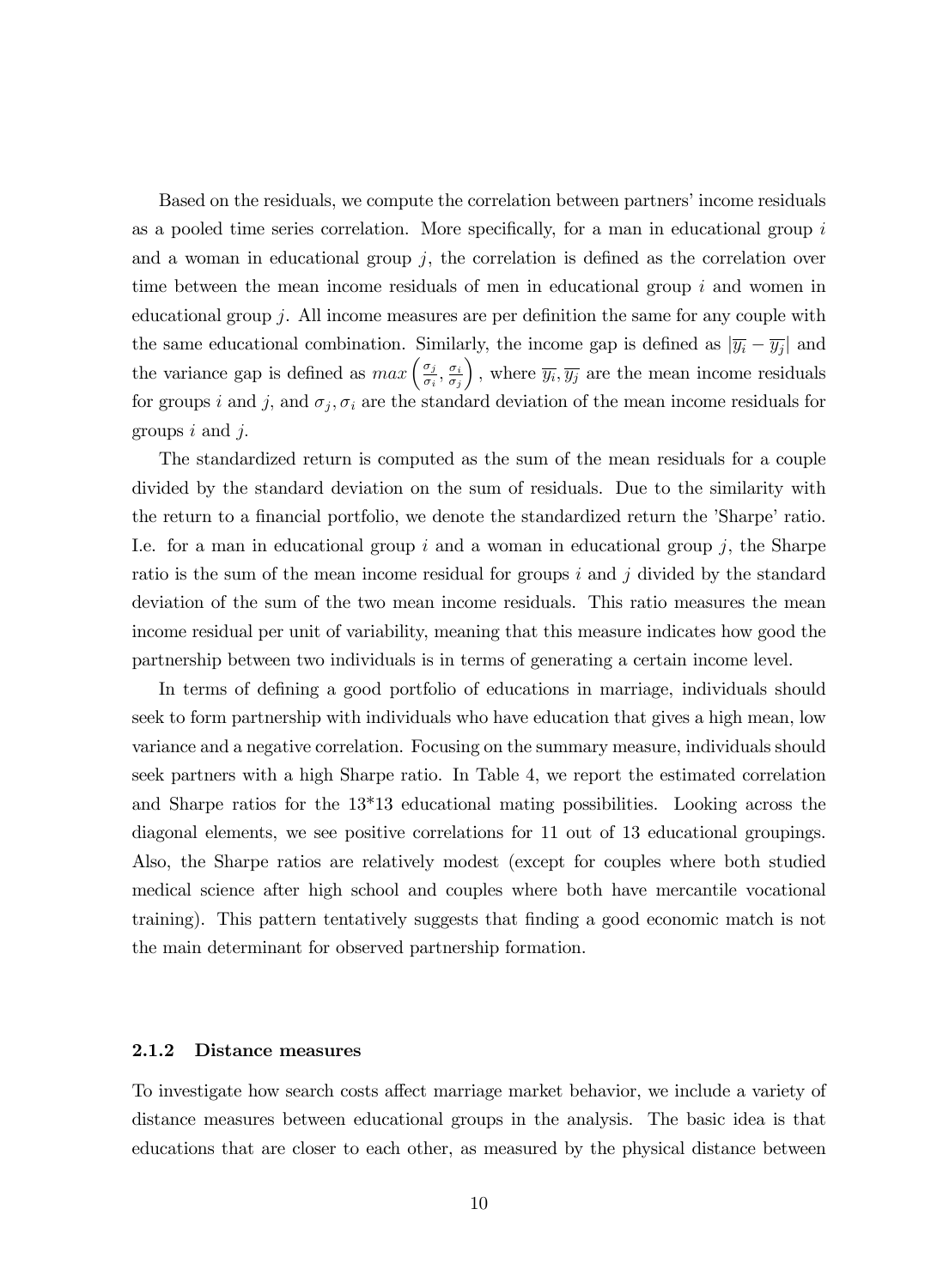|                |           |                   |           |                           |           |          | $\rm{Fends}$   |           |           |          |          |                |          |
|----------------|-----------|-------------------|-----------|---------------------------|-----------|----------|----------------|-----------|-----------|----------|----------|----------------|----------|
| Males          |           | $\mathbf{\Omega}$ | က         | 4                         |           | ం        | $\overline{ }$ |           |           | $\Xi$    |          | $\overline{2}$ |          |
|                | 0.851     | 0.740             | 0.683     | 0.679                     | 1.344     | 0.557    |                | .663      | $-0.515$  | $-0.219$ | 1.661    | $-0.767$       | 0.278    |
|                | 0.126     | 0.430             | $-0.279$  | $-107$<br>$\bigcap$       | 0.158     | $-0.212$ | 0.267          | 0.048     | $-0.302$  | $-0.571$ | 0.085    | 170.077        | 1.576    |
| $\mathcal{C}$  | $0.928\,$ | 0.886             | 0.616     | 0.811                     | 0.213     | $-0.230$ | 0.834          | 0.708     | $-0.495$  | $-0.169$ | 0.784    | $-0.415$       | $-0.304$ |
|                | 0.345     | 0.676             | $-.069$   | $0.190\,$                 | 0.589     | 0.287    | 0.527          | 1.312     | 0.104     | $-0.009$ | 1.391    | 0.584          | 181      |
| ಣ              | $0.665\,$ | 0.665             | 0.419     | 0.462                     | $-0.028$  | $-0.248$ | 0.716          | 0.366     | $-0.461$  | $-0.152$ | 0.704    | $-0.130$       | $-0.135$ |
|                | $-0.418$  | $-0.181$          | $-0.858$  | .937<br>$\bigcap$         | $-0.981$  | $-1.281$ | $-0.363$       | $-0.649$  | $-1.163$  | $-2.151$ | $-0.690$ | $-1.030$       | $-0.763$ |
|                | 0.973     | 0.935             | 0.652     | 0.850                     | 0.257     | $-0.351$ | 0.882          | 0.756     | $-0.480$  | $-0.095$ | 0.742    | $-0.460$       | $-0.214$ |
|                | $-0.084$  | 0.159             | $-0.477$  | .370<br>ု                 | $-0.223$  | $-0.629$ | $0.008$        | $-0.197$  | $-0.672$  | $-0.998$ | $-0.209$ | $-0.468$       | 0.023    |
| దా             | 0.142     | 0.153             | $0.205\,$ | 0.008                     | 0.160     | $-0.005$ | 0.250          | 0.298     | -0.007    | 0.659    | 0.315    | 0.198          | 0.491    |
|                | $-0.148$  | $0.050\,$         | $-0.462$  | .383<br>$\overline{Q}$    | $-0.214$  | $-0.386$ | $-0.070$       | $-0.222$  | $-0.426$  | $-0.498$ | $-0.223$ | $-0.268$       | $-0.074$ |
| ు              | $0.267\,$ | 0.265             | $0.001\,$ | $0.147\,$                 | 0.276     | 0.461    | $0.155\,$      | 0.282     | 0.161     | $-0.350$ | 0.396    | 0.218          | $-0.562$ |
|                | $0.173\,$ | 0.588             | $-0.366$  | .147<br>$\bigcap$         | 0.214     | $-0.135$ | 0.382          | $0.068\,$ | $-0.227$  | $-0.853$ | 0.119    | 0.047          | 1.021    |
| Ņ              | $-0.135$  | $-0.069$          | 0.148     | 070.<br>$\overline{Q}$    | $-0.348$  | $-0.079$ | 0.048          | $-0.023$  | $-0.103$  | 0.733    | $-0.077$ | 0.336          | 0.737    |
|                | $-0.651$  | $-0.439$          | $-0.875$  | .923<br>$\bigcap$         | $-0.857$  | $-0.929$ | $-0.550$       | $-0.739$  | $-0.933$  | $-0.971$ | $-0.787$ | $-0.717$       | $-0.529$ |
| $\infty$       | $-0.328$  | $-0.258$          | $-0.491$  | .389<br>$\bigcap$         | $-0.024$  | 0.316    | $-0.406$       | $-0.081$  | 0.637     | 0.491    | $-0.370$ | 0.245          | 0.354    |
|                | $-0.115$  | $0.246\,$         | $-0.741$  | 551<br>$\dot{\mathsf{q}}$ | $-0.200$  | $-0.380$ | 0.030          | $-0.233$  | $-0.359$  | $-0.670$ | $-0.285$ | $-0.259$       | 0.030    |
| ⊝              | $-0.006$  | $-0.022$          | $-0.060$  | .006<br>$\bigcirc$        | 0.212     | 0.754    | $-0.163$       | $0.197\,$ | 0.280     | $-0.029$ | 0.225    | 0.414          | $-0.401$ |
|                | 0.160     | 0.577             | $-0.375$  | <b>164</b><br>$\bigcap$   | 0.160     | $-0.126$ | 0.380          | 0.045     | $-0.219$  | $-0.593$ | 0.089    | 0.018          | 0.664    |
|                | $-0.277$  | $-0.190$          | $-0.530$  | $-0.234$                  | $0.165\,$ | 0.860    | $-0.428$       | $-0.023$  | $0.680\,$ | $-0.087$ | $-0.209$ | 0.589          | $-0.296$ |
|                | $-0.315$  | 0.042             | $-0.974$  | .839<br>$\overline{P}$    | $-0.474$  | $-0.542$ | $-0.230$       | $-0.454$  | $-0.538$  | $-1.348$ | $-0.572$ | $-0.458$       | $-0.288$ |
|                | 0.205     | $0.275\,$         | 0.066     | 0.325                     | 0.035     | 0.681    | 0.155          | 0.507     | 0.214     | 0.284    | 0.215    | 0.578          | 0.007    |
|                | 0.167     | 0.575             | $-0.367$  | $-0.150$                  | 0.221     | $-0.137$ | 0.371          | 0.055     | $-0.232$  | $-0.623$ | 0.114    | 0.031          | 0.635    |
| $\overline{2}$ | 0.498     | $\!0.513$         | $0.180\,$ | $0.555\,$                 | 0.514     | 0.387    | 0.332          | 0.725     | 0.243     | 0.161    | 0.335    | 0.145          | $-0.205$ |
|                | 0.047     | 0.419             | $-0.467$  | $-0.298$                  | $-0.001$  | $-0.317$ | 0.218          | $-0.069$  | $-0.356$  | $-0.960$ | $-0.058$ | $-0.145$       | 0.475    |
|                | 0.259     | 0.452             | $-0.017$  | 0.094                     | 0.440     | 0.136    | 0.173          | 0.296     | 0.375     | 0.473    | $-0.139$ | 0.130          | 0.031    |
|                | 0.380     | 0.754             | $-0.147$  | $0.175\,$                 | $0.507$   | 0.169    | 0.622          | 0.310     | 0.012     | $-0.111$ | 0.506    | 0.366          | 0.998    |

TABLE 4: CORRELATION (TOP FIGURE) AND SHARPE RATIOS (BOTTOM FIGURE) FOR PAIRS OF EDUCATIONAL GROUPS Table 4: Correlation (top figure) and Sharpe ratios (bottom figure) for pairs of educational groups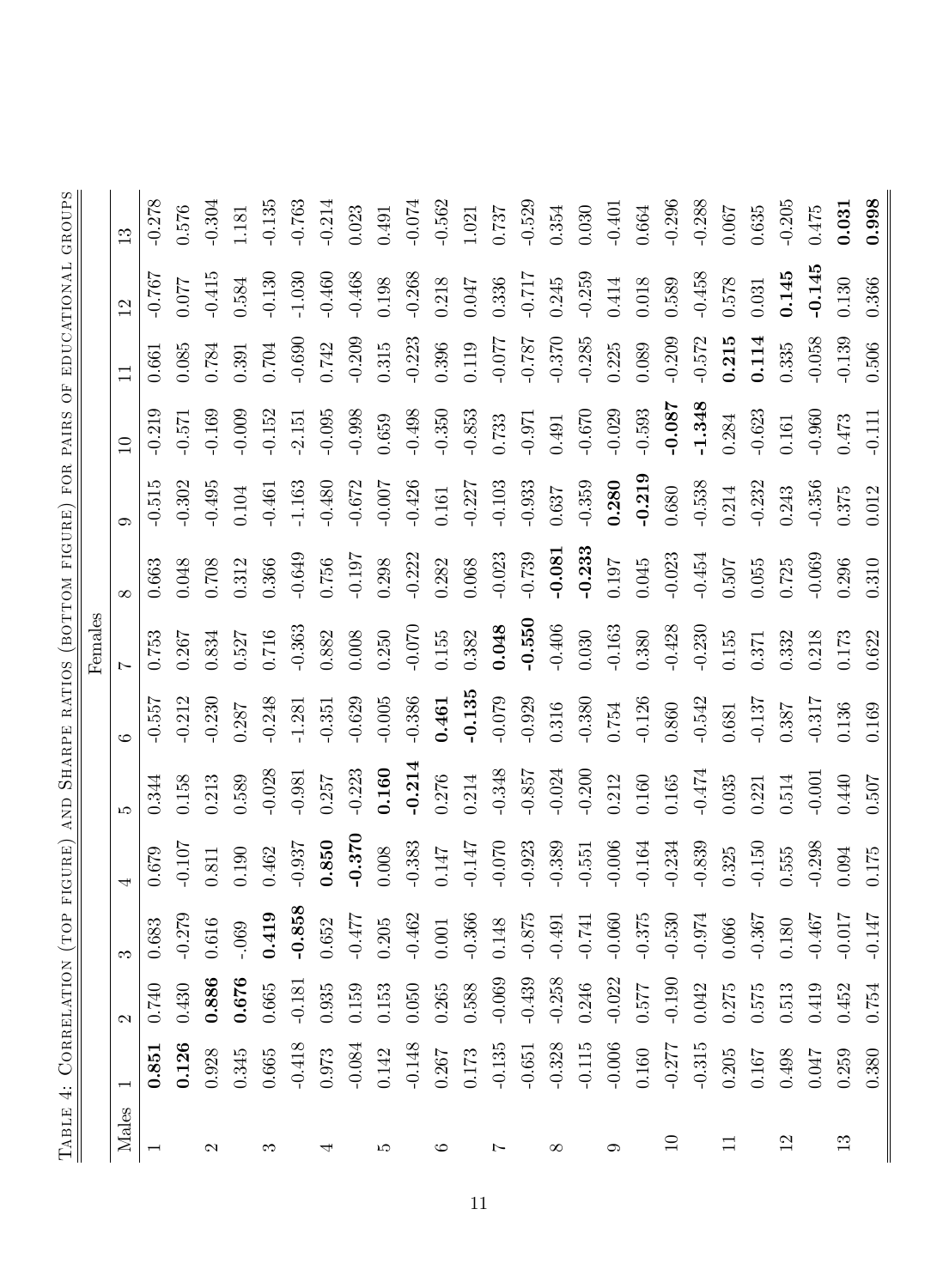the institutions at which the particular education is started, should generate more intraeducational matching since it is cheaper to locate a suitable partner.

Three different measures of distance between the partners are used. The first measure is the minimum geographic distance (*minimum distance*) from e.g. a man's actual place of education to a woman in educational group  $i$ . The second measure is the density (*density*) of women in educational group  $j$  in the man's municipality of education in the year he enrolls in the education. The third is a simple indicator of whether or not the spouses have attained their education at the same educational institution (*same institution*).

In calculating the Örst two distance measures, we use all educational information available, not only on the individuals in the 2,965 couples, but on all high school graduates in the sample. On the basis of this educational information, we determine the minimum distance that you would be required to travel from any municipality in Denmark to find an individual of educational group  $i$ , assuming that e.g. individuals from educational group  $i$  are only to be found at their municipality of education. For a couple where the man has taken his education in a municipality  $m$  and the woman is in educational group i, the minimum distance is defined as follows: the distance between municipality  $m$  and the nearest municipality where women in educational group  $i$  are educated. However, the minimum distance to individuals in educational group 1 is assumed to be zero, which means that all individuals are assumed to be close to individuals from this educational group since high schools are spread out over the entire country.

The density is a measure of the concentration of different educational groups in the municipalities. It measures the density of individuals from a specific educational group in a specific municipality. For a man who has taken his education in municipality  $m$  and who enrolled in year  $t$ , and whose partner belongs to educational group  $i$ , the density is defined as the proportion of women in municipality m from educational group i in year t.

The third distance measure is simply an indicator for whether or not the two partners attended the same educational institution.

Descriptive statistics for the distance measures are presented in Table 5 for the partnership formation analysis, and in Table 7 for the partnership dissolution analysis. The distance measures are proxies for search cost of finding a partner with a given level of education since we do not know if a given partnership is formed because the couple met in school. It could also be the case that the reason why we find substantial homogamy in terms of education is that people with similar types of education share the same workplaces after graduation. After school, the workplace is the most likely place to meet a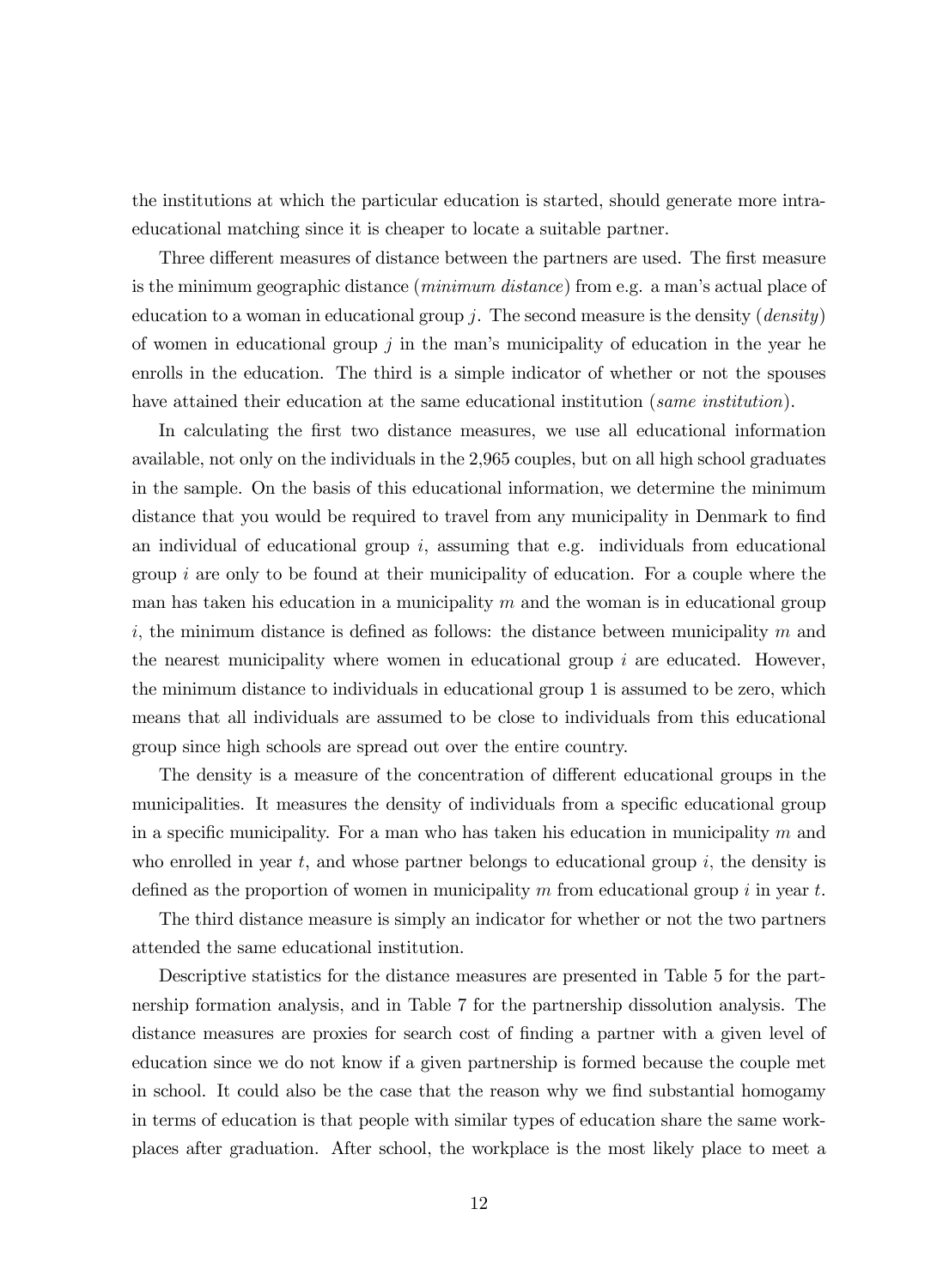marriage partner according to both Laumann et al. (1994) and Kalmijn & Flap (2001). We address the latter issue in the following section where we perform a multivariate analysis of partnership formation.

#### 3 Partnership formation analysis

Below, we investigate how economic conditions and accessibility of partners affect partnership formation. The question we try to answer is: Do positive assortative matching in education persist when we control for proximity of partners and economic factors?

To answer this, we follow the empirical strategy of Dalmia & Lawrence (2001) and Jepsen & Jepsen (2002). They both use conditional logit models to compare actual couples with randomly created couples to see if actual couples are more similar or more different than the random pairings.

The empirical procedure works as follows: In the first step, the relevant explanatory variables are defined. In this application we include: age difference between partners, an indicator for whether they attend the same education, characteristics of the income residuals for the educational grouping of partners, distance measures between partnersí educational institutions, an indicator variable for whether the partner attended the same educational institution, and a density measure of the partners' educational group in the local area. In the second step, the randomly created couples are generated. These are created by randomly assigning an individual from the pool of available partners to a given person (we do not construct same sex couples).<sup>7</sup> The final step is to predict the sign of the coefficients based on the level of positive or negative assortative matching. The conditional logit model is:

$$
P(Y_i = j) = \frac{e^{x_{ij}\beta}}{\sum e^{x_{ij}\beta}},
$$

where i is an individual, j is an alternative, and  $x_{ij}$  is the vector of characteristics of the couple created by matching person  $i$  with an alternative  $j$ . Letting the dependent variable take the value 1 for a natural couple and 0 for an artificial couple, we expect to find a negative coefficient to the age difference, since positive assortative matching means that

<sup>&</sup>lt;sup>7</sup>We only construct one artifical match for each couple. Jepsen & Jepsen (2002) also used 1, but state that sensitivity analysis where 3 artificial partners were constructed did not alter their results. In addition, McFadden (1973) shows that the conditional logit model produces consistent parameter estimates when a random subset of nonchosen alternatives is used.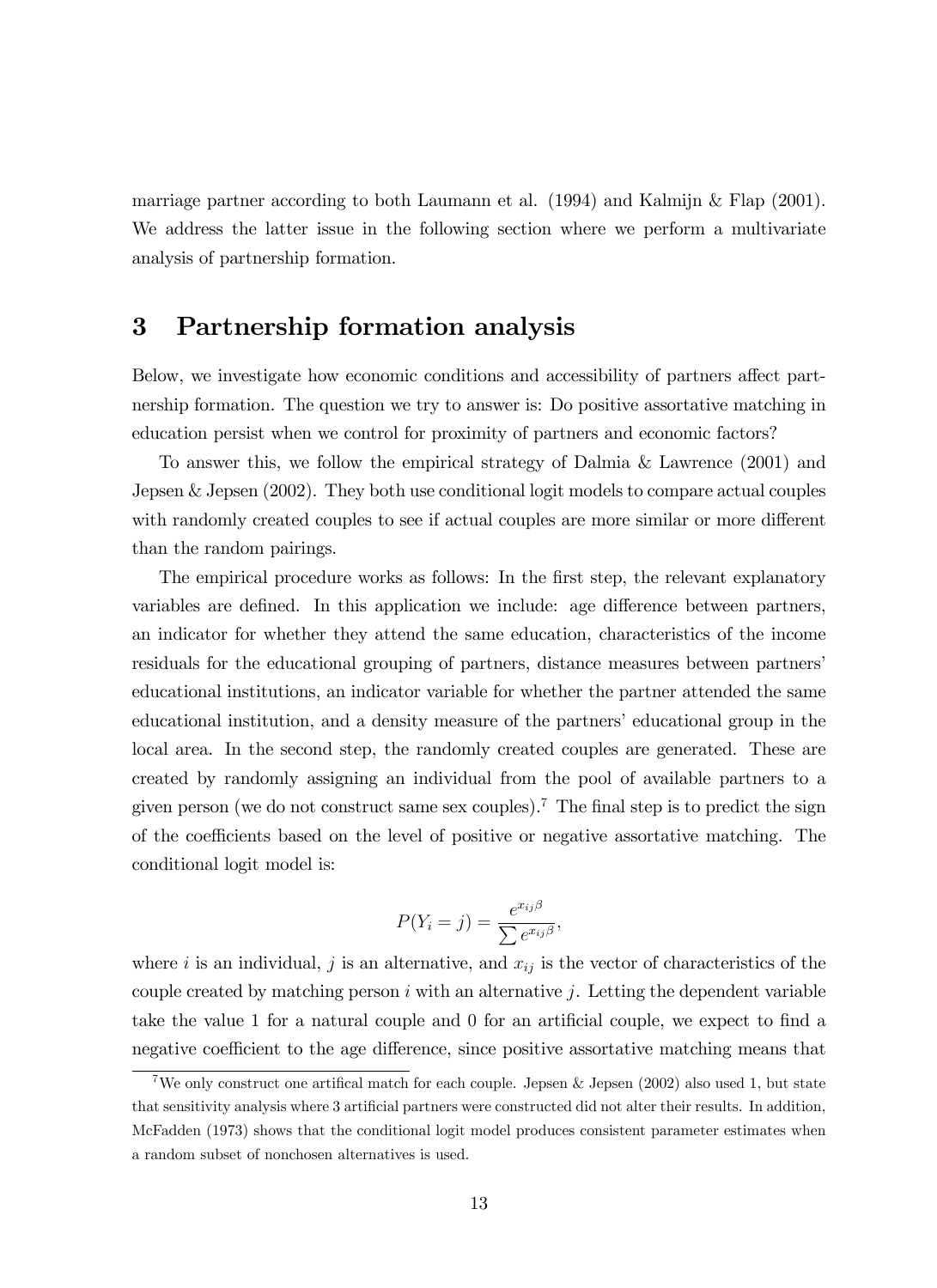the age difference should be smaller for actual couples than for artificial couples. Likewise, if a couple is more likely to form if the partners share the same educational institution, the coefficient to *same institution* should be positive. We assume in the following that the explanatory variables are exogenous to the partnership formation process.

In Table 5, we present descriptive statistics for the information used in the matching analysis.

|                        |           | Real couples |           | Constructed couples |
|------------------------|-----------|--------------|-----------|---------------------|
|                        | Mean      | Std. dev.    | Mean      | Std. Dev            |
| Correlation            | 0.2608    | 0.3530       | 0.2313    | 0.3613              |
| Sharpe ratio           | $-0.0694$ | 0.5007       | $-0.0657$ | 0.4815              |
| Age difference (years) | 2.8169    | 2.5666       | 5.3339    | 4.0127              |
| Income gap             | 0.2305    | 0.1922       | 0.2447    | 0.1870              |
| Variance gap           | 0.4500    | 0.2443       | 0.4577    | 0.2561              |
| Same institution       | 0.2037    | 0.4028       | 0.0314    | 0.1743              |
| Density                | 0.1382    | 0.1711       | 0.0961    | 0.1209              |
| Minimum distance (km)  | 4.2371    | 14.4948      | 6.7450    | 19.1628             |
| $#$ observations       |           | 2.965        |           | 2,965               |

TABLE 5 Descriptive statistics for variables used in matching analysis

The first columns show the mean and standard deviation for the explanatory variables for the 2965 couples in the sample. Around 20% of the couples attended the same educational institution. This does not necessarily imply that they meet at the time of education, but it strongly suggests that educational institutions do provide facilities for partnership search.<sup>8</sup> For the *minimum distance* variable it is crucial to know that for men (women) 60% (70%) begin an education in one of the major cities in Denmark. Here all 13 educational groupings are available, and as a consequence, for 85% of the couples this variable equals 0.

In Table 6, we present the results from the conditional logit model for partnership formation.

<sup>&</sup>lt;sup>8</sup>Unfortunately, our register-based data set does not allow any identification of where the couples actually meet.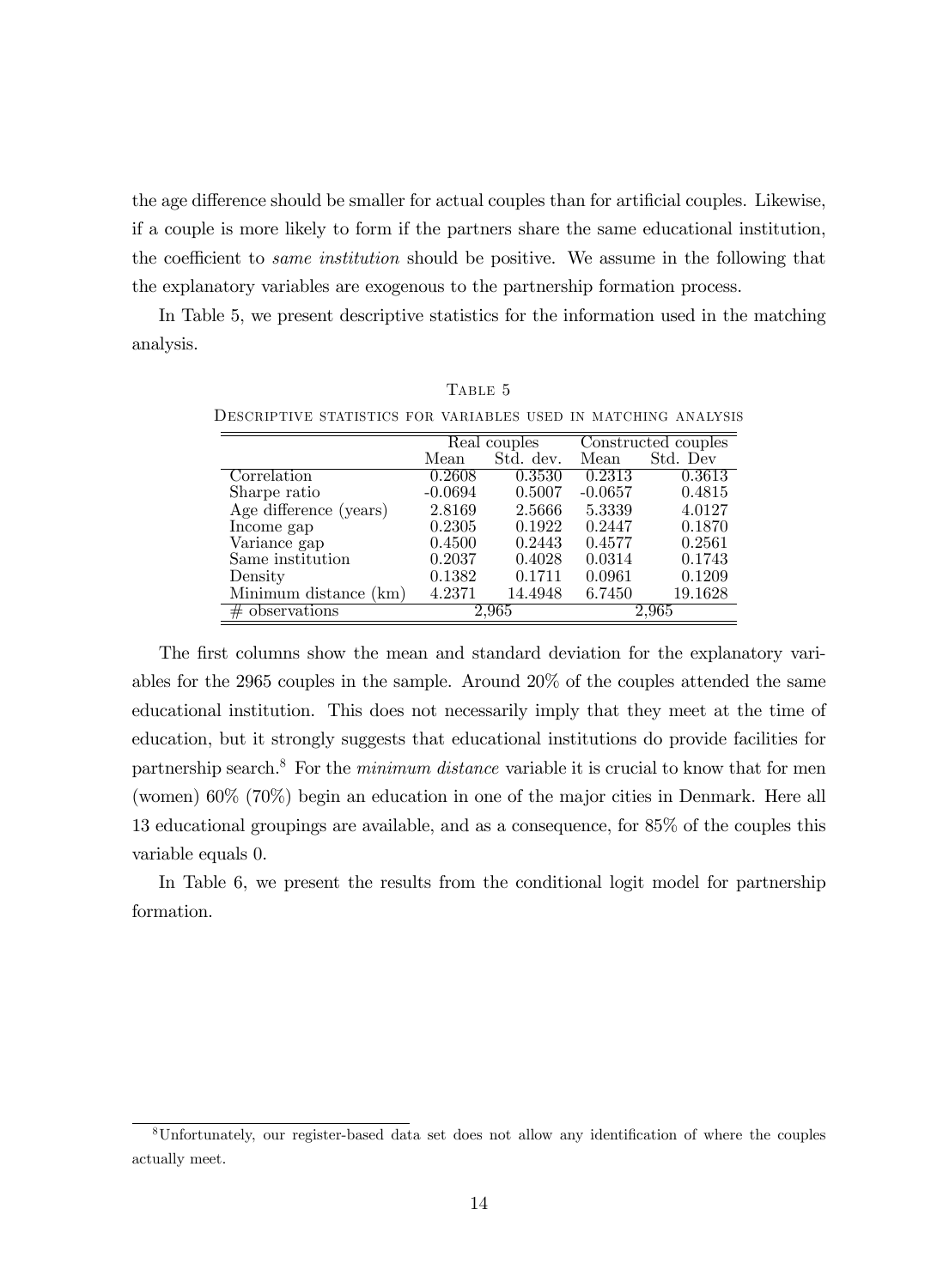|                        |             |             |             | Specification |             |             |             |
|------------------------|-------------|-------------|-------------|---------------|-------------|-------------|-------------|
|                        |             | 2           | 3           |               | 5           | 6           |             |
| Age difference (years) | $-0.2621*$  | $-0.2578*$  | $-0.2568*$  | $-0.2622*$    | $-0.2623*$  | $-0.2611*$  | $-0.2327*$  |
|                        | (0.0117)    | (0.0113)    | (0.0112)    | (0.0117)      | (0.0117)    | (0.0122)    | (0.0128)    |
|                        | $[-0.0542]$ | $[-0.0458]$ | $[-0.0493]$ | $[-0.0541]$   | $[-0.0563]$ | $[-0.0573]$ | $[-0.0522]$ |
| Same educational group | $1.2678*$   |             |             | $1.2691*$     | $1.2770*$   | $0.6022*$   | $0.3941*$   |
|                        | (0.0989)    |             |             | (0.0989)      | (0.1034)    | (0.1202)    | (0.1281)    |
|                        | [0.2940]    |             |             | [0.2940]      | [0.3010]    | [0.1400]    | [0.0918]    |
| Income measures        |             |             |             |               |             |             |             |
| Correlation            |             | $0.2485*$   |             |               | $0.1849*$   | 0.1062      | $-0.0268$   |
|                        |             | (0.0906)    |             |               | (0.0936)    | (0.0972)    | (0.1097)    |
|                        |             | [0.0442]    |             |               | [0.0397]    | [0.0233]    | $-0.0060]$  |
| Income gap             |             | $-0.5458*$  |             |               | 0.1436      | $-0.0257$   | 0.1480      |
|                        |             | (0.1808)    |             |               | (0.1955)    | (0.2070)    | (0.2241)    |
|                        |             | $[-0.0970]$ |             |               | [0.0308]    | $[-0.0056]$ | [0.0332]    |
| Variance gap           |             | $-0.1816$   |             |               | 0.0275      | $-0.1560$   | $-0.1275$   |
|                        |             | (0.1396)    |             |               | (0.1451)    | (0.1543)    | (0.1690)    |
|                        |             | $[-0.0323]$ |             |               | [0.0059]    | $[-0.0342]$ | $-0.0286$   |
| Sharpe                 |             |             | 0.0479      | 0.0700        |             |             |             |
|                        |             |             | (0.0865)    | (0.0890)      |             |             |             |
|                        |             |             | [0.0092]    | [0.0145]      |             |             |             |
| Distance measures      |             |             |             |               |             |             |             |
| Minimum distance (km)  |             |             |             |               |             | $-0.0055*$  | $-0.0084*$  |
|                        |             |             |             |               |             | (0.0022)    | (0.0025)    |
|                        |             |             |             |               |             | $[-0.0012]$ | $-0.0019$   |
| Same institution       |             |             |             |               |             | $1.9473*$   | 1.8987*     |
|                        |             |             |             |               |             | (0.1545)    | (0.1668)    |
|                        |             |             |             |               |             | [0.4517]    | [0.4416]    |
| Density                |             |             |             |               |             | $0.8263*$   | $0.7807*$   |
|                        |             |             |             |               |             | (0.2555)    | (0.2759)    |
|                        |             |             |             |               |             | [0.1812]    | [0.1752]    |
| Number of couples      |             |             | 2,965       |               |             |             | 2,390       |

|  | TABLE 6                                    |  |
|--|--------------------------------------------|--|
|  | RESULTS FOR PARTNERSHIP FORMATION ANALYSIS |  |

Note: For each variable we present the estimated coefficient, the standard error (in parentheses), and the marginal effect [in brackets]. \* indicates significance at the 5% level. Specification 7 includes only those couples who did not attend the same high school.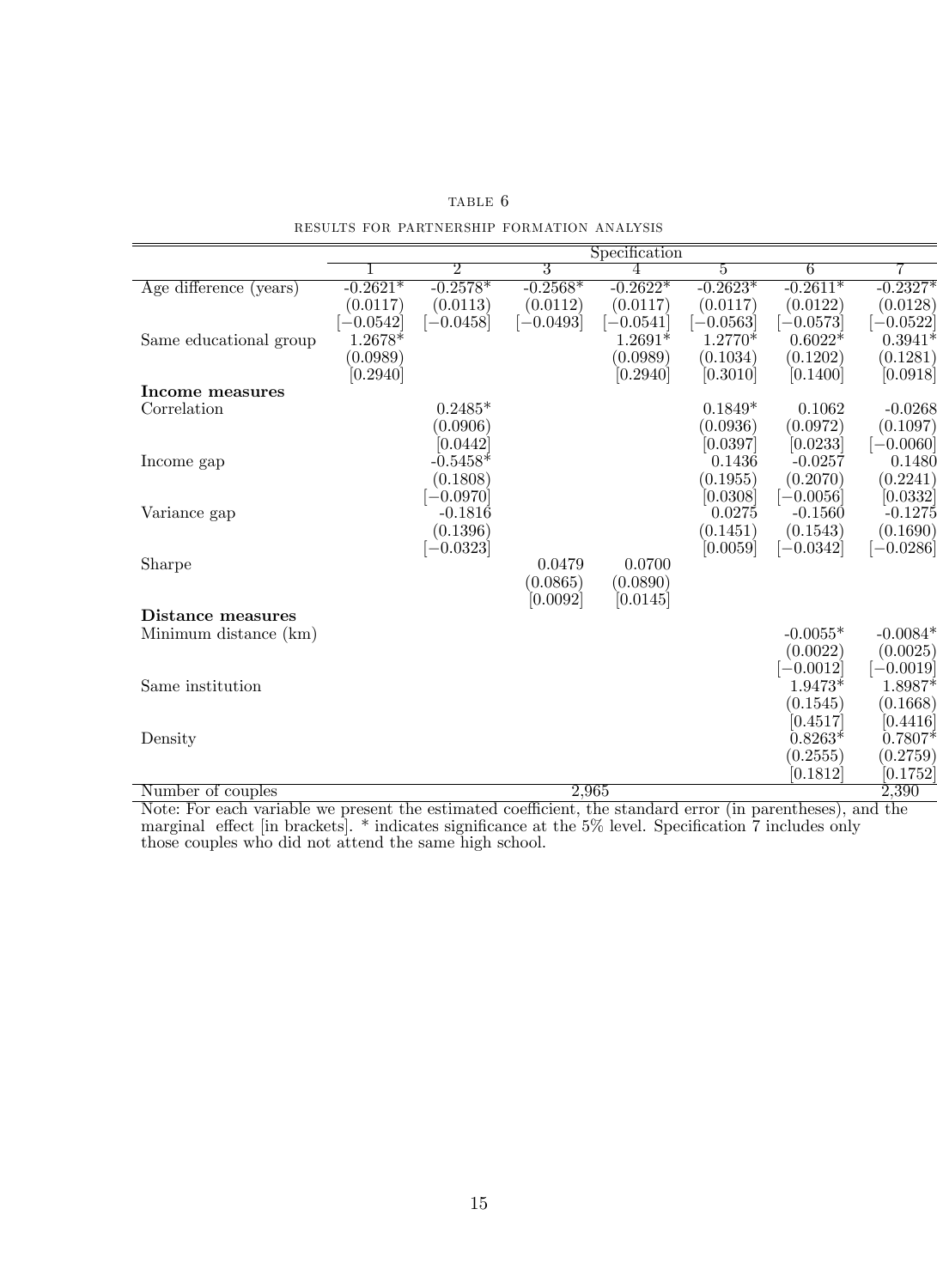In all specifications, we find that a lower age difference between two individuals increases the probability that they form a partnership. This pattern is as expected and in accordance with the marriage formation literature that Önds strong positive assortative mating in age.

In the first specification, we add to the age difference an indicator for whether the partners have the same education. We find that when choosing among two otherwise identical partners, the probability of choosing the one with the same education as ones own is 29 percentage points higher. This conforms with the patterns of positive assortative matching on education, which we saw in the previous subsection and which is well-known in the literature. The estimated marginal effect is unaffected by including income related variables (specifications 2-5). However, it is approximately halved when proximity of partners is controlled for, indicating that half of the positive assortative mating on education is explained by low search costs at educational institutions.<sup>9</sup> The other half is attributed to complementarities in household production.

In the second and third specifications, we include only income related variables. We see that the mean income gap has a significant negative effect, which disappears in specification 4 and 5, whereas the variance gaps do not have a statistically significant coefficient. That is, there is no evidence suggesting that individuals choose partners who have educational attainment that makes their expected income streams negatively correlated. In fact, the opposite seems to be the case. The more correlated the income residuals for the educational groups are, the more likely is it that a match is made, which most likely indicates omitted variable bias. Also, the possibility of forming a partnership with a person with whom it is possible to construct a high yield return corrected for variability does not seem to drive partnership formation either. These findings could suggest that either individuals do not pay attention to these considerations when they form partnerships, or that they simply do not have the sufficient information to judge whether a potential partner offers a good hedge and a high variance-corrected return.

In specification 6, we include variables capturing the proximity of partners. We find that the effect from income correlation becomes insignificant at conventional levels of significance. So the finding that individuals with higher positively correlated income

<sup>9</sup>We also estimated a version of the model where we exclude couples that worked at the same workplace the year before marriage, and then the marginal effect is further reduced to 11 percentage points. Hence, a small part of assortative matching on education is due to the fact that people with the same educations are more likely to meet at their workplace than others.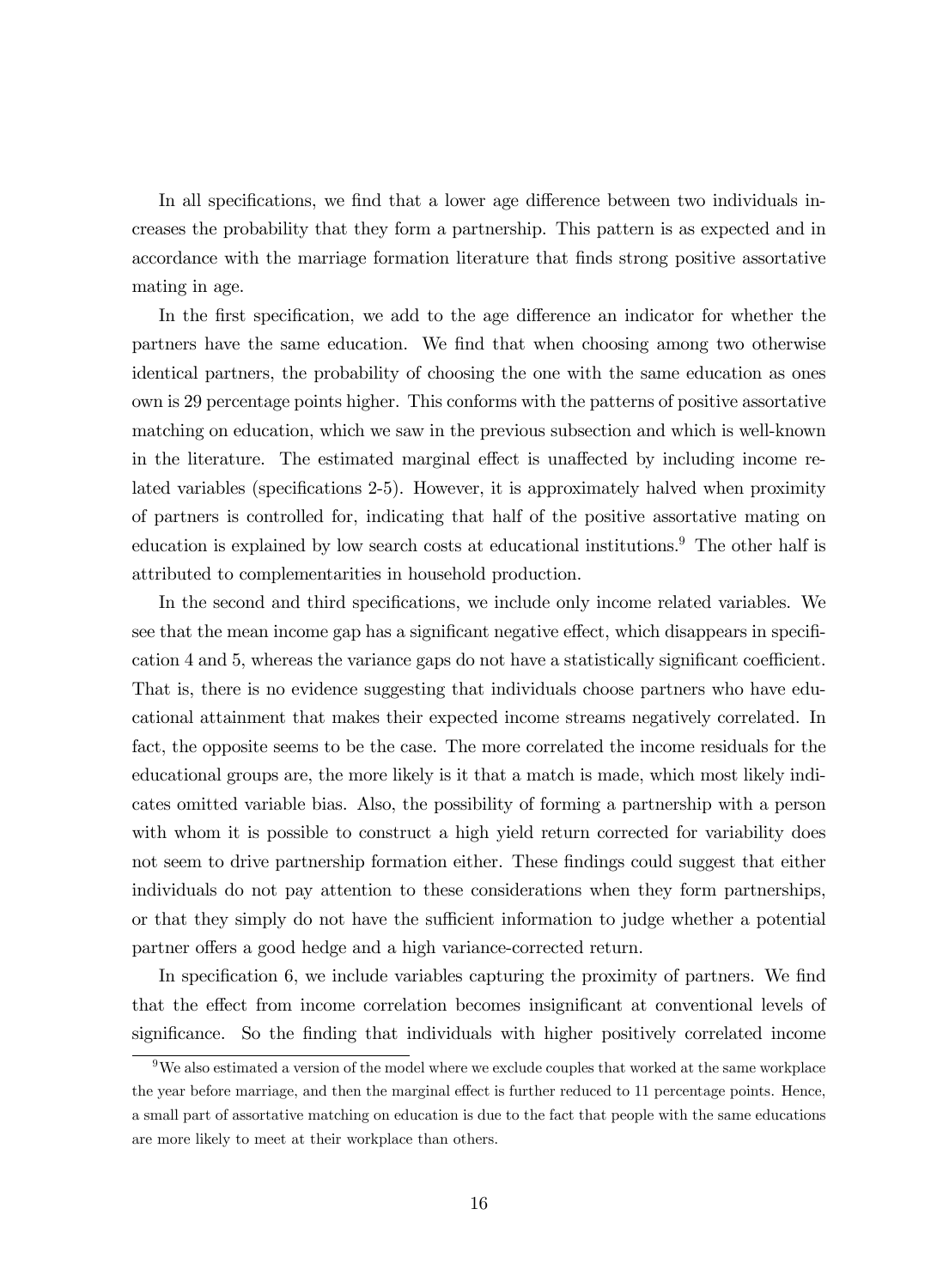processes are more likely to marry seems to follow from their closer proximity while undertaking education. This conjecture is consistent with the finding that the included proximity variables all have a significant influence on partnership formation and that the effects are working in the expected direction. That is, an individual is more likely to form partnership with a person who, after high-school, attends the same educational institution (e.g. the same university or the same business school). The marginal effect of the indicator variable is rather high, indicating that the probability for a match is raised by 45 percentage points if two persons share educational institution.<sup>10</sup> Also, we find that the higher density of partners with a given education increases the likelihood that an individual forms partnership with a person with this educational attainment, and finally, we also find that the smaller the minimum distance from e.g. a man's educational institution to a given woman's educational institution, the more likely is it that they form a partnership. A ten kilometer extra distance reduces the probability of marriage by 1.2 percentage points.

Around 20% of the couples also attended the same high school. If they already started to date at this time and subsequently coordinated their choices of where to pursue further education, the distance measures might be endogenous to the partnership formation process (at least for those who continued the relationship after they started further education). To address this issue, we exclude all couples who attended the same high school in specification 7. If endogeneity were a major concern, we would expect that the cofficients to the distance variables were biased away from zero. For the reduced sample it turns out that the minimum distance effect actually becomes stronger. Hence, this does not suggest that this variable is upward-biased in specification 6. The density and same institution variables show a somewhat smaller effect in specification 7, but the change is very modest. Consequently, we do not think that the inclusion of individuals who attended the same high school is a major problem, and we rely on specification 6 for the main conclusion of this part of the paper. $^{11}$ 

In Table A2 in Appendix A, we present results for a conditional logit model with indicator variables for educational cross terms of couples. First, we estimate the conditional logit model with  $13*13$  cell indicators, and then we test down using a  $5\%$  significance

<sup>10</sup>Strictly speaking, they do not have to meet each other at the institution since there are no time limitations to when they enrolled and graduated

 $11$ We also tried to exclude couples who formed the relationship before they entered college (roughly  $500$ ) couples). In this case, the main conclusions are unchanged although the variance gap becomes significant.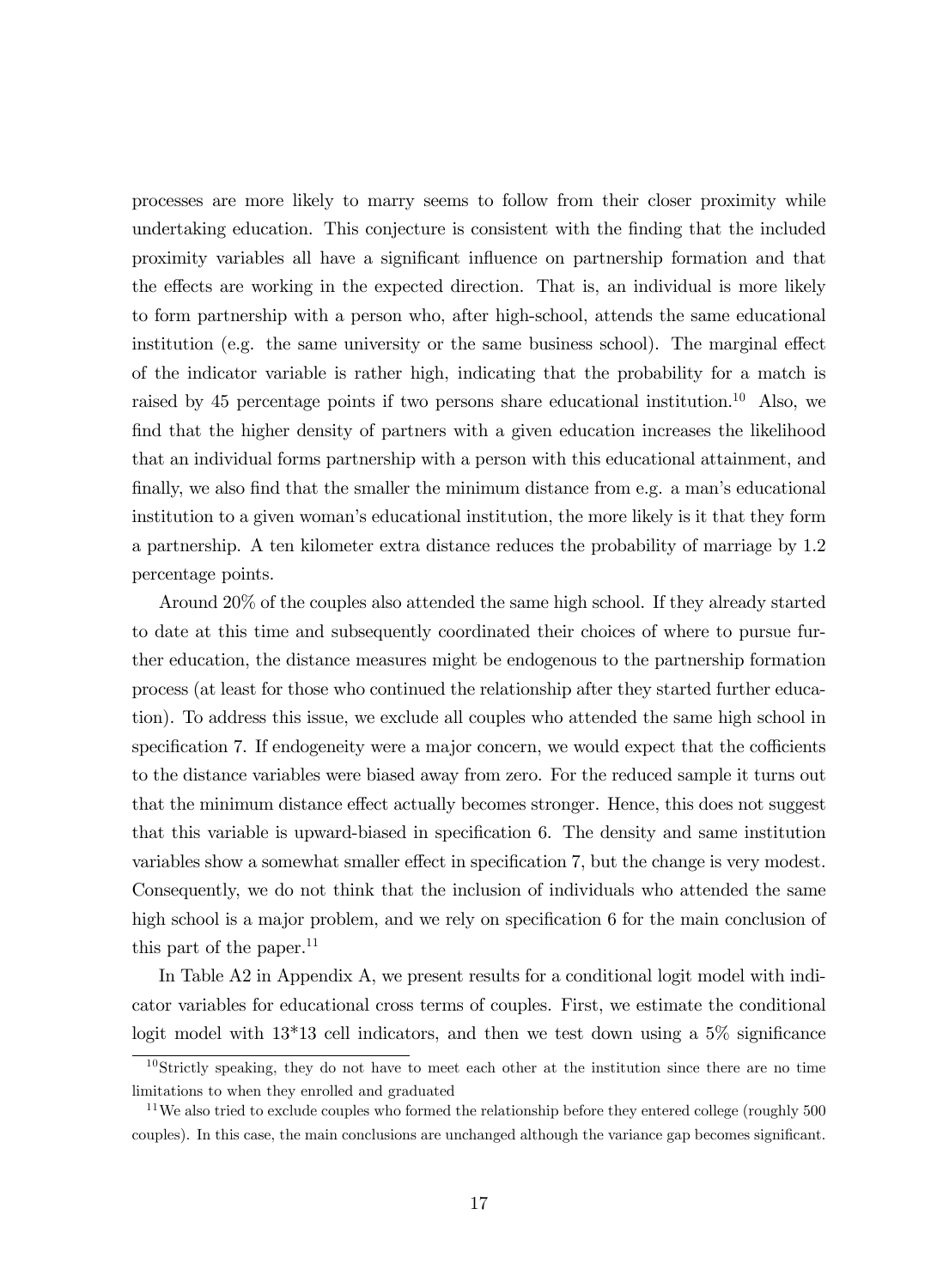level. This procedure leaves us with 17 indicators for education cells. The pattern shows positive assortative matching on education with a few exceptions. However, there is some variation in the size of the estimated effects; marginal effects range from 13 to 57 percentage points. As before, we find that including income related variables leaves the coefficients literally unaffected. The only exceptions are couples of females with vocational mercantile education (2) and males with vocational health and crafts education (3) or further education in the social sciences (12), which goes down after including income variables. However, when we control for proximity of partners, we see that more than half of the indicators referring to diagonal cells go down and become insignificant, while for a few of the frequent off-diagonal couples, the marginal effect goes up, e.g. for couples of nurses and medical doctors (7-13), it goes up from 10 to 17 percentage points. The conclusion from the conditional logits with indicators for education cells generally confirms the above. However, it allows us to name some couples who seem to appreciate the same public goods, that is, couples with a vocational mercantile education (2-2), couples with further education in the humanities (10-10), couples with further education in medical sciences (13-13) and nurses and medical doctors (7-13).

All in all, the partnership formation analysis suggests that search costs are indeed important for partnership formation and that individuals apparently search in marriage markets that are close to the place where they attend school. A main conclusion from this matching analysis is that we find a clear pattern of assortative matching on education, and half of that stems from low search costs for partners at the educational institutions. Another important conclusion is that we find no evidence suggesting that economic conditions are important.

## 4 Partnership dissolution analysis $12$

The next step is to analyze what effects the main variables: economic conditions and proximity of partners, have on the duration of relationships. In order to investigate this, we estimate a duration model where the random variable is the time spent in a given relationship. More specifically, we sample all partnerships that are formed during the period of observation and follow them until they dissolve or the sampling period ends. In the latter case, the observations are treated as right censored. This procedure gives a flow

 $12$ Since we focus on both cohabiting relationships and formal marriages, a split-up will henceforth be denoted a dissolution.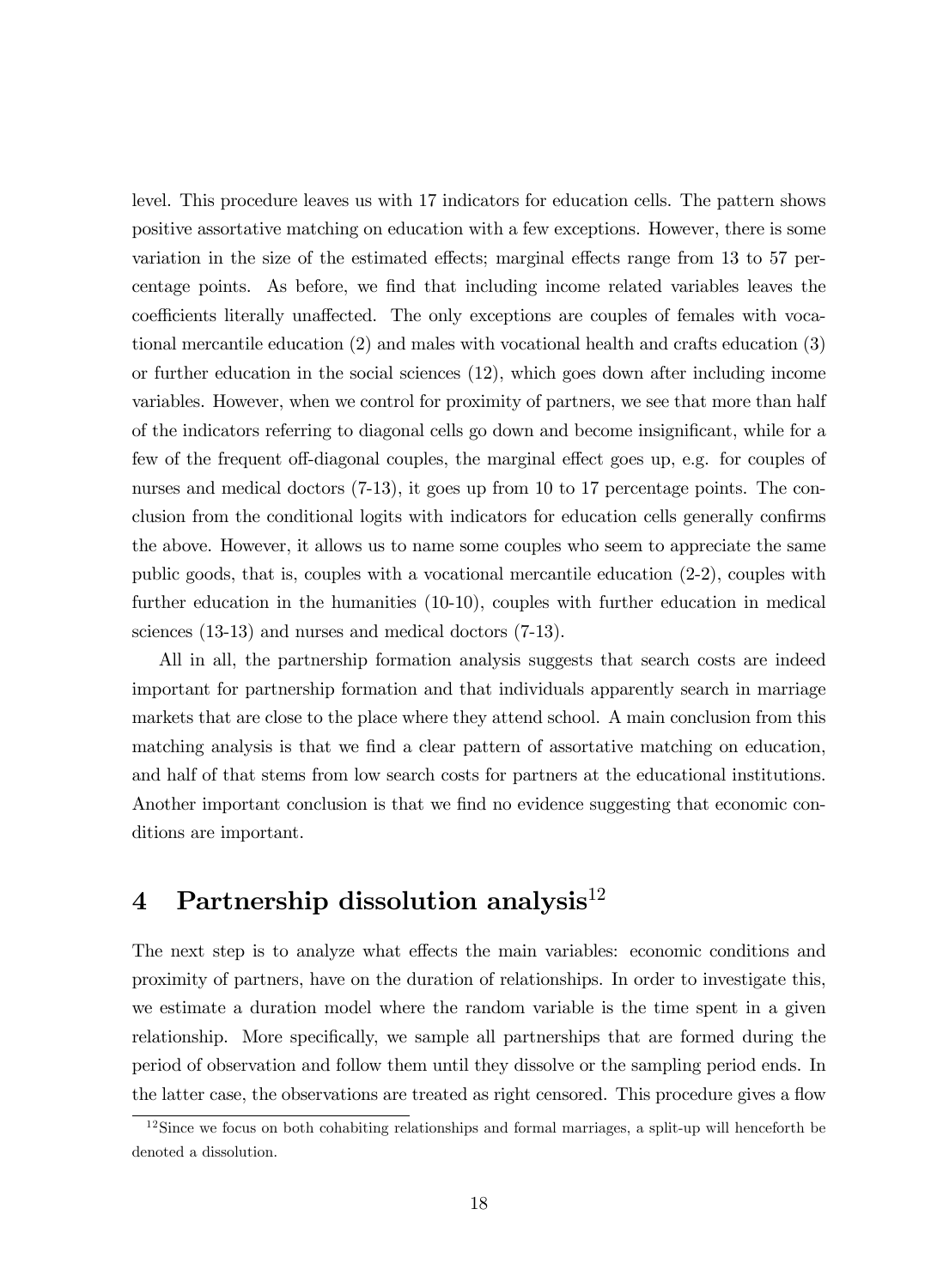sample of partnership. The duration model is specified as a mixed proportional hazard model. That is, it is a product of a function of time spent in the relationship (the baseline hazard), observed time-varying characteristics,  $x$ , and unobserved characteristics,  $v$ :

$$
h(t|x_t, v) = \lambda(t) \cdot \varphi(x_t, v), \qquad (1)
$$

where  $\lambda(t)$  is the baseline hazard and  $\varphi(x_t, v)$  is the scaling function specified as  $exp(x_t^{\prime}\beta + \theta)$ v).

Since we only observe the transitions on the marriage market on a yearly basis, we specify a model for grouped duration data (see e.g. Kiefer (1990)). The marriage duration T is observed to lie in one of K intervals, with the k'th interval being  $(t_{k-1};t_k]$  and the convention  $t_0 = 0$  for  $k = 1, ..., 15$ . The probability that the duration T for an individual with explanatory variables  $x_t$  is greater than  $t_k$  given that the duration is greater than  $t_{k-1}$  is given by:

$$
P(T > tk|T > tk-1, xk, v) = \exp\left[-\int_{t_{k-1}}^{t_k} h(t|x_t, v)dt\right]
$$

$$
= \exp\left[-\exp\left[x_k\beta + v\right] \cdot \Lambda_k\right]
$$
(2)

where  $\Lambda_{i,k} = \int_{t_k}^{t_k}$  $t_{t_{k-1}}^{\ldots} \lambda_i(t) dt$ . The interval-specific survivor expression (2) is henceforth denoted  $\alpha_k$ . The probability of observing an exit out of marriage in interval k, conditional on survival until  $T > t_{k-1}$ , is consequently  $1 - \alpha_k$ . If we do not specify a functional form for the baseline hazard, the  $\Lambda_{i,k}$ s are just parameters to be estimated.

The individual contribution to the likelihood function is then

$$
\mathcal{L} = \int (1 - \alpha_k)^j \alpha_k^{1-j} \prod_{l=1}^{k-1} \alpha_l g(v) dv,
$$
\n(3)

where  $g(v)$  is the probability density function of the unobservables and where  $j = 1$  if the marriage is not right censored and 0 otherwise. Uncompleted durations therefore only contribute with the survivor probabilities.  $g(v)$  is assumed to follow a discrete distribution with two points of support.

In addition to information on educational attainment and the associated income measure as well as distance measures, we use a range of other explanatory variables in this part of the analysis.<sup>13</sup> We have three time-varying indicator variables for the presence

 $13$ The choice of explanatory variables is decided partly by what is available in the data set and partly by what is typically used as explanatory variables in the empirical divorce literature (see e.g. Becker et al. (1979) and Svarer (2004)).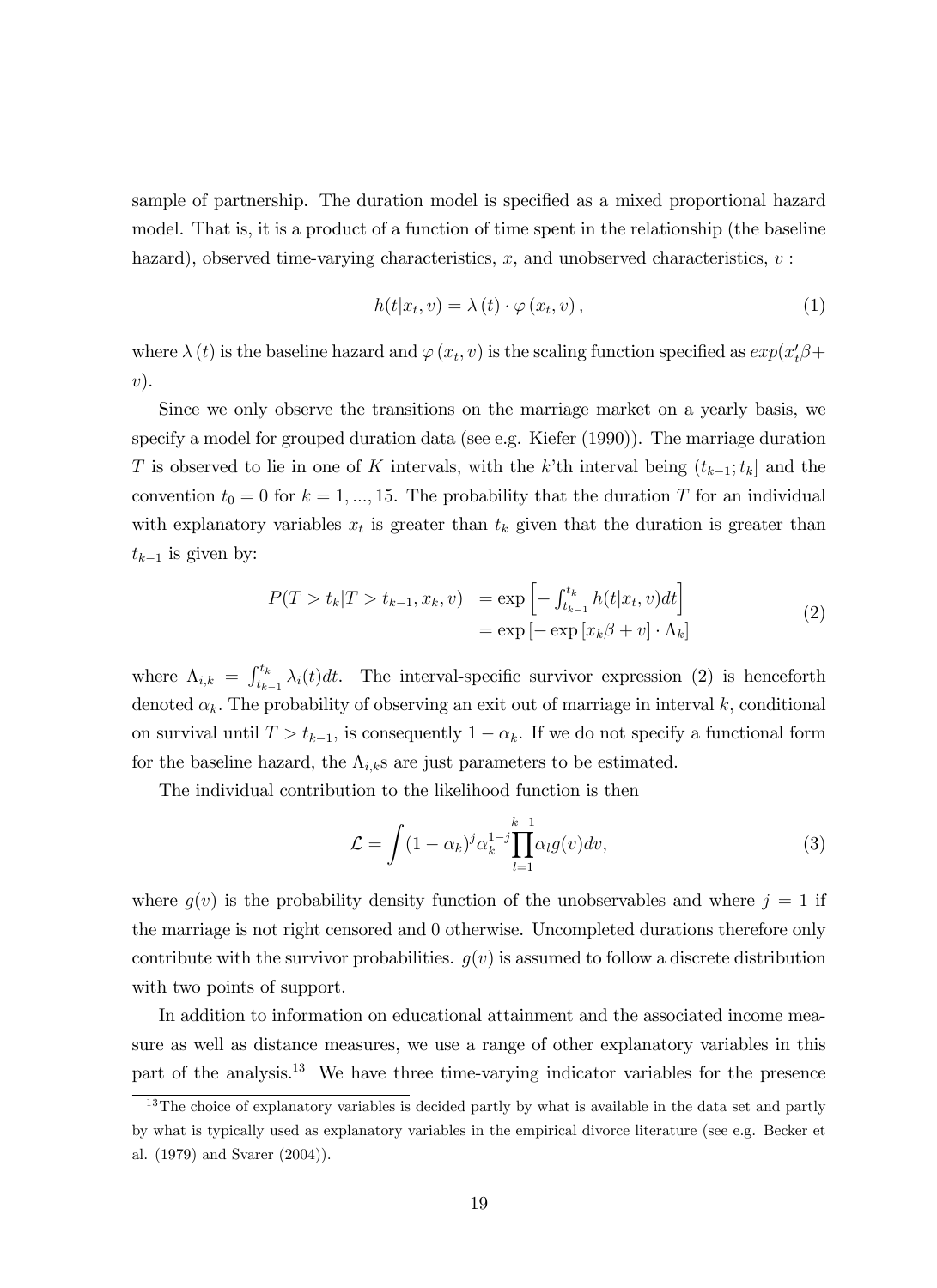of children. These are first child, second child and third  $+$  children. Since formal marriages in general are more stable, we also distinguish between cohabiting relationships and marriages by the indicator married. A variable indicating the order of relationship the individual currently occupies is measured by the relationship number variable. This takes the value 1, if it is the first relationship in which the unit of observation is registered. Subsequent relationships with different partners raise this number. We also include variables measuring the age of the partners in the couple and the age difference. The variable, sickness, is an indicator variable taking the value 1 if the individual receives sickness benefits for at least 13 weeks during the year. We also distinguish between individuals living in the Copenhagen metropolitan area and individuals living in the provinces by the indicator variable *province*. We include each individual's annual degree of unemployment. This variable is defined as the number of hours of unemployment divided by the number of potential supplied working hours.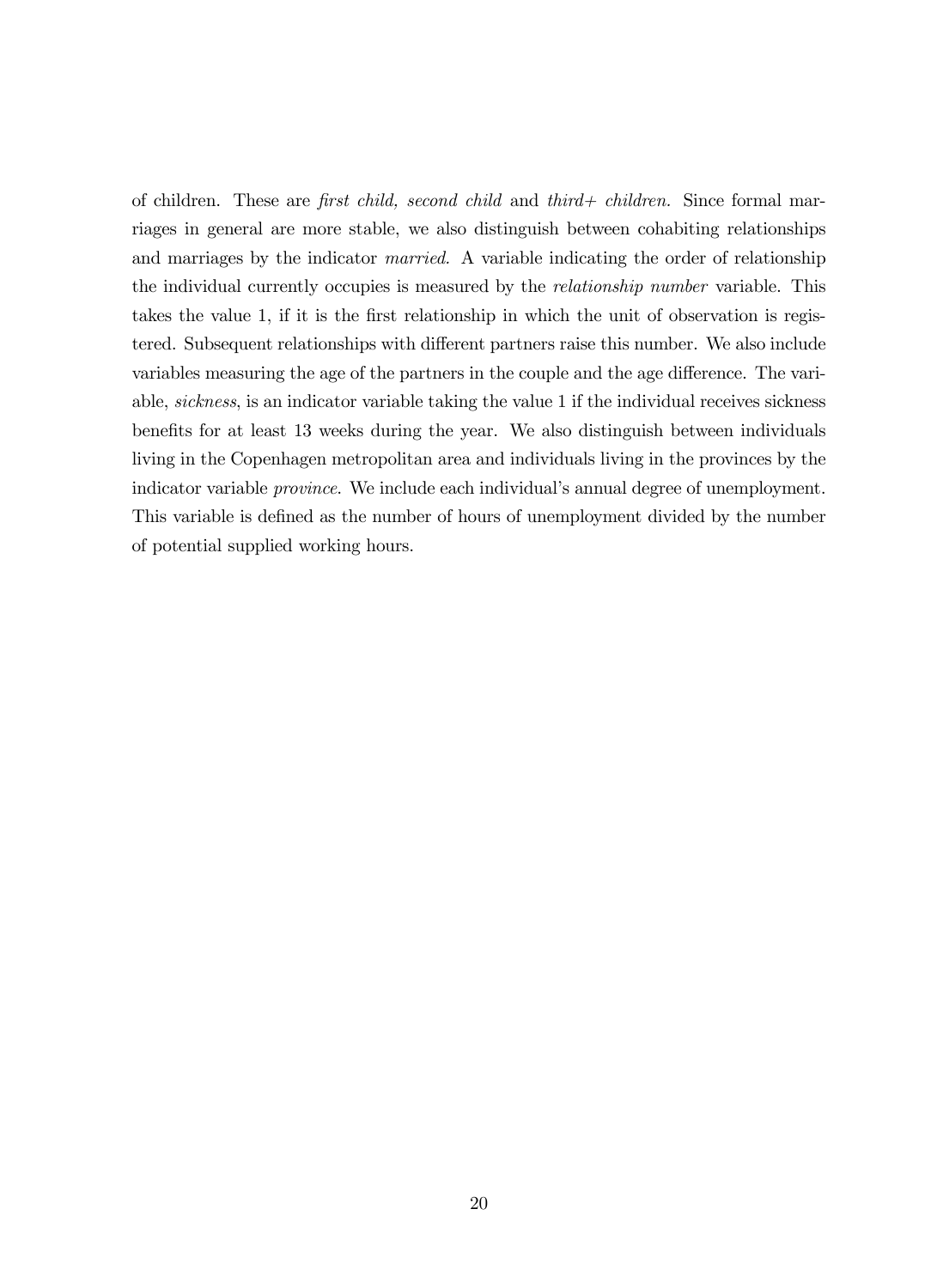In Table 7, we present descriptive statistics for the variables used in the dissolution equation.

|--|--|

| DESCRIPTIVE STATISTICS FOR DISSOLUTION MODEL AT TIME OF PARTNERSHIP FORMATION |
|-------------------------------------------------------------------------------|
|-------------------------------------------------------------------------------|

|                                                  | Mean      | Std. Dev. |
|--------------------------------------------------|-----------|-----------|
| Same educational group                           | 0.2082    | 0.4061    |
| Sharpe                                           | $-0.0663$ | 0.4988    |
| Income gap                                       | 0.2288    | 0.1904    |
| Variance gap                                     | 0.4503    | 0.2440    |
| Correlation                                      | 0.2648    | 0.3558    |
| Minimum distance (km)                            | 4.2103    | 14.5468   |
| Density                                          | 0.1395    | 0.1733    |
| Same institution                                 | 0.2017    | 0.4013    |
| Married                                          | 0.0970    | 0.2961    |
| Relationship number                              | 1.3222    | 0.6143    |
| Living outside Copenhagen                        | 0.4858    | 0.4999    |
| Children (measured at final year of observation) |           |           |
| First                                            | 0.5007    | 0.5001    |
| Second                                           | 0.2724    | 0.4453    |
| $Third +$                                        | 0.0466    | 0.2109    |
| Age                                              |           |           |
| Female between 15-20                             | 0.6095    | 0.4880    |
| Female between 21-25                             | 0.3111    | 0.4630    |
| Female between 26-30                             | 0.0687    | 0.2530    |
| Male between 15-20                               | 0.4492    | 0.4975    |
| Male between 21-25                               | 0.3809    | 0.4857    |
| Male between 26-30                               | 0.1395    | 0.3465    |
| Female more than 4 years older                   | 0.0297    | 0.1698    |
| Male more than 4 years older                     | 0.1775    | 0.3821    |
| Sickness and unemployment                        |           |           |
| Sickness, female                                 | 0.0508    | 0.2195    |
| Sickness, male                                   | 0.0404    | 0.1969    |
| Unemployment degree, female                      | 0.0679    | 0.1742    |
| Unemployment degree, male                        | 0.0672    | 0.1753    |
| Number of observations                           |           | 16,169    |
| Number of partnerships                           |           | 2,896     |
| Mean duration                                    |           | 6.5832    |
| Dissolutions                                     |           | 0.3809    |

Note that the income measures are derived from the educational belongings of the couples. They do not represent the realized income during partnerships. In this sense, the income measures are exogenous to the dissolution process.

In Table 8, the results from the dissolution model are presented. The first specification contains the three income measures, the second specification uses the standardized return, and the third excludes the density and same institution variables from specification  $1.^{14}$ 

 $14$ We have estimated various versions of the model including different explanatory variables and in sequential order. The main results are robust to these different configurations. We therefore only present the model with all explanatory variables included.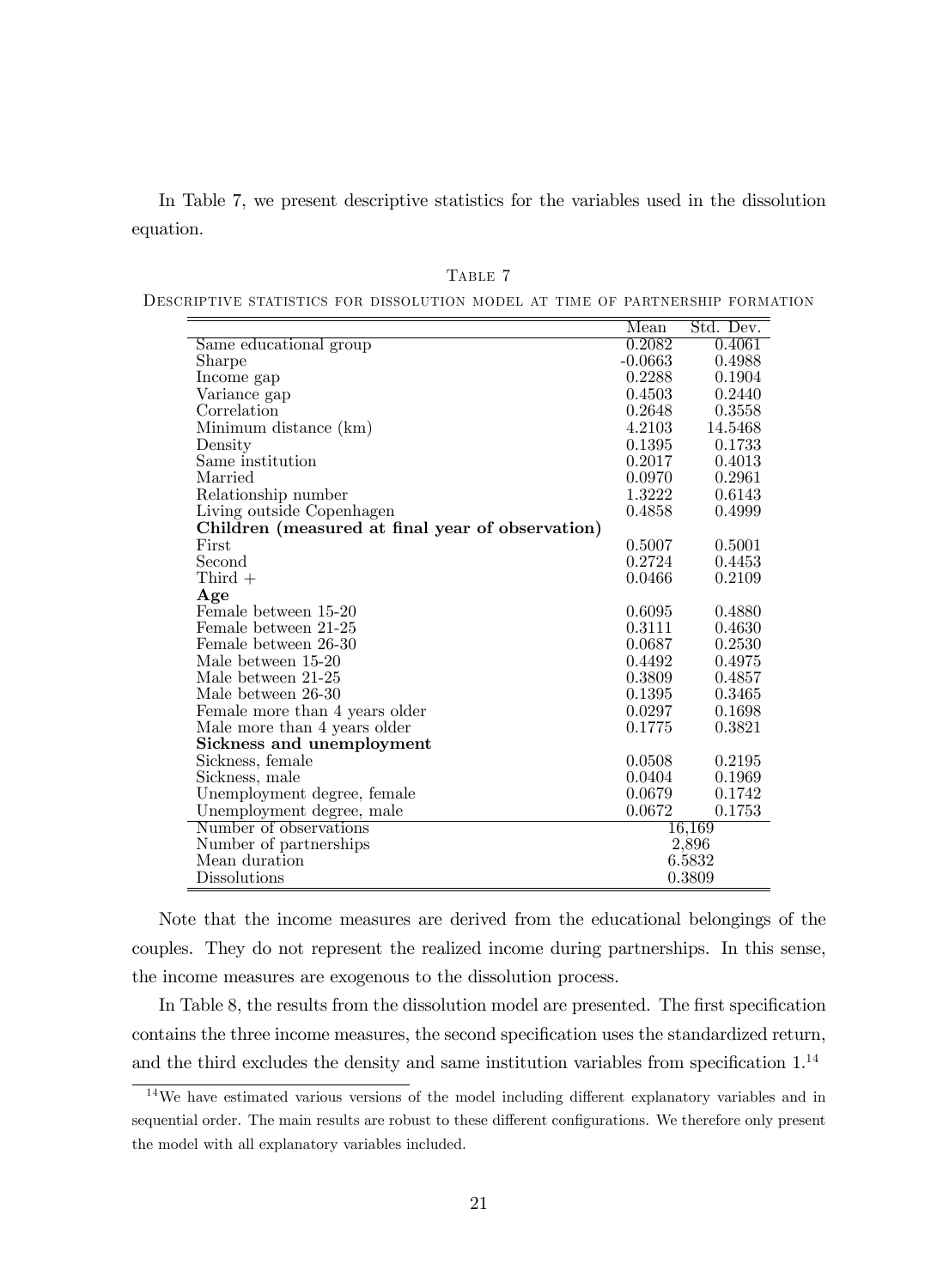|                                |             |        | $\overline{2}$ |        | $\overline{3}$ |                      |
|--------------------------------|-------------|--------|----------------|--------|----------------|----------------------|
|                                | Coeff.      | S.E.   | Coeff.         | S.E.   | Coeff.         | $\operatorname{S.E}$ |
| Same educational group         | $-0.0453$   | 0.0977 | $-0.1304$      | 0.0934 | 0.0143         | 0.0847               |
| Correlation                    | $-0.0110$   | 0.0894 |                |        | $-0.0079$      | 0.0894               |
| Income gap                     | $0.6236**$  | 0.1698 |                |        | $0.6201**$     | 0.1703               |
| Variance gap                   | $-0.1803$   | 0.1331 |                |        | $-0.1615$      | 0.1321               |
| Sharpe                         |             |        | $-0.3744**$    | 0.0621 |                |                      |
| Minimum distance (km)          | $-0.0404$   | 0.0260 | $-0.0380$      | 0.0254 | $-0.0460*$     | 0.0256               |
| Same institution               | 0.1011      | 0.0901 | 0.0625         | 0.0901 |                |                      |
| Density                        | 0.1262      | 0.2001 | 0.1477         | 0.2018 |                |                      |
| Married                        | $-1.4408**$ | 0.1238 | $-1.4266**$    | 0.1238 | $-1.4367**$    | 0.1238               |
| Relationship number            | $0.1811**$  | 0.0648 | $0.1993**$     | 0.0633 | $0.1839**$     | 0.0645               |
| Living outside Copenhagen      | $-0.1904**$ | 0.0644 | $-0.1856**$    | 0.0646 | $-0.1796**$    | 0.0641               |
| Children                       |             |        |                |        |                |                      |
| First                          | $-0.8078**$ | 0.1337 | $-0.8358**$    | 0.1338 | $-0.8221**$    | 0.1338               |
| Second                         | $0.4066**$  | 0.2004 | $0.4543**$     | 0.2005 | $0.4112**$     | 0.2002               |
| $Third +$                      | 0.3676      | 0.4213 | 0.3862         | 0.4218 | 0.3701         | 0.4218               |
| Age                            |             |        |                |        |                |                      |
| Female between 15-20           | 0.0465      | 0.2393 | 0.0777         | 0.2388 | 0.0097         | 0.2391               |
| Female between 21-25           | $-0.0697$   | 0.2133 | $-0.0556$      | 0.2126 | $-0.0964$      | 0.2130               |
| Female between 26-30           | $-0.2001$   | 0.1970 | $-0.2069$      | 0.1959 | $-0.2236$      | 0.1969               |
| Male between 15-20             | $0.6229**$  | 0.2054 | $0.6579**$     | 0.2065 | $0.6513**$     | 0.2055               |
| Male between 21-25             | 0.2070      | 0.1711 | 0.2359         | 0.1715 | 0.2225         | 0.1711               |
| Male between 26-30             | $-0.0115$   | 0.1476 | $-0.0021$      | 0.1480 | $-0.0071$      | 0.1476               |
| Female more than 4 years older | $0.4760**$  | 0.2014 | $0.5129**$     | 0.2021 | $0.4490**$     | 0.2010               |
| Male more than 4 years older   | $0.3999**$  | 0.1063 | $0.4159**$     | 0.1070 | $0.4022**$     | 0.1064               |
| Sickness and unemployment      |             |        |                |        |                |                      |
| Sickness, female               | $-0.1028$   | 0.1283 | $-0.1065$      | 0.1287 | $-0.0875$      | 0.1284               |
| Sickness, male                 | $-0.1673$   | 0.1586 | $-0.1724$      | 0.1595 | $-0.1589$      | 0.1586               |
| Unemployment degree, female    | 0.0163      | 0.1643 | $-0.0263$      | 0.1651 | 0.0154         | 0.1644               |
| Unemployment degree, male      | $0.5462**$  | 0.1614 | $0.4832**$     | 0.1621 | $0.5456**$     | 0.1617               |
| Number of observations         | 16,169      |        | 16,169         |        | 16,169         |                      |
| Log-likelihood                 | $-3,377$    |        | $-3,366$       |        | $-3378$        |                      |

TABLE 8 results for partnership dissolution model

Note:  $(**)$  denotes significance at the 10 (5) % level.

The variables of main interest in Table 8 are the economic conditions variables and the proximity between partners' educational institutions. We saw in Table 6 that proximity of educational institutions had significant influence on partnership formation. We attributed this to lower search costs. The finding that individuals are more likely to form partnership with individuals who are more easily accessible could result in lower quality partnerships if individuals were less choosy in the local marriage market. The results presented suggest that this effect is rather weak and that it is dominated by the effect of a high arrival of offers from partners in the local marriage market. In specification 3, we show that the minimum distance variable has a marginal negative effect on the dissolution risk. This suggests that couples who began education after high school at institutions that were far away from each other have a lower risk of dissolution. This effect is only significant at the  $8\%$  level though. The other proximity variables are far from significant. In addition,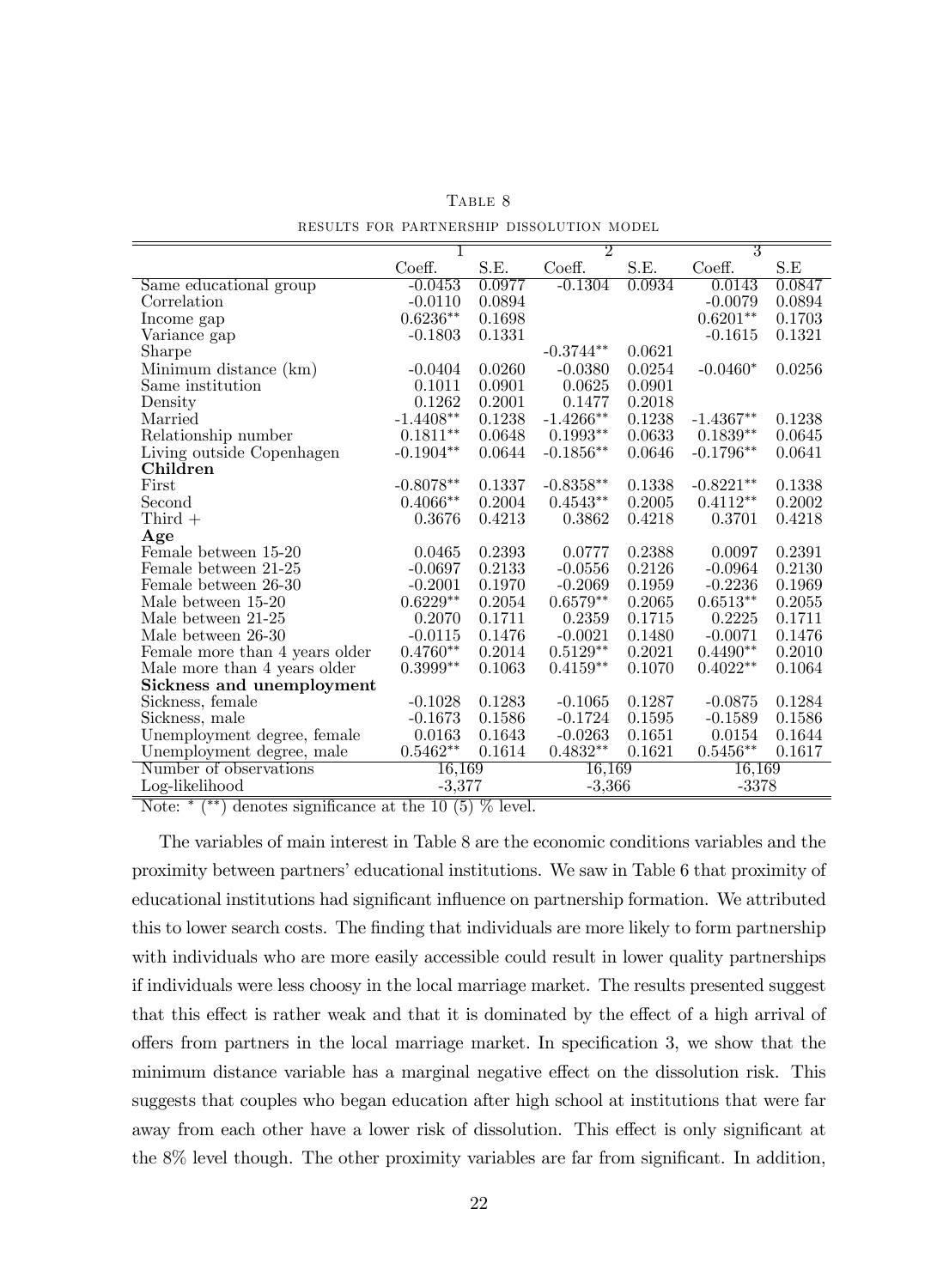couples from the same educational groups do not have higher or lower risk of divorce than couples who started at different types of education.<sup>15</sup> In terms of the very pronounced results from the partnership formation analysis it is somewhat surprising that we do not find that these relationships are more stable. The result does not, however, contradict previous studies in the divorce literature. Here, it is typically found that level of education (i.e. the sum of years of education between spouses) is more important than similarity in education among spouses (see e.g. Weiss & Willis (1997), Svarer (2004), and Charles & Stephens (2004)).

The estimates for the economic conditions variables are in accordance with expectations. Couples who have a higher sharpe ratio are more likely to have longer relationships. This suggests that financially better partnerships are more likely to last. In essence, this is consistent with the divorce literature that typically finds that couples who are economically well off have a lower divorce risk (see e.g. Weiss & Willis (1997), Böheim & Ermish  $(2001)$ , and Svarer  $(2004)$ . The coefficient for income correlation is far from significant and does not support the hypothesis that partnerships based on economic hedging are more likely to endure.<sup>16</sup> Together with the observation that larger income gaps are associated with a higher dissolution risk this suggests that it is a high common income level that is good for the stability of relationships.

Assuming that the length of a relationship carries some information on the quality of the relationship, why do individuals then match with individuals who have the same level of education when it does not prolong the duration of the partnership?

We do find that the further away the educational institutions are, the longer the relationships last. This association is rather weak and also not robust to inclusion of additional distance measures (see specification  $1$  and  $2$  in Table 8). Also, individuals do not match based on economic return criteria. Although educational groupings that generate a higher expected standardized return (as measured by the Sharpe ratio) are more stable, this does not have any influence on partnership formation. It is hard to

 $15$  In Table A3 in the appendix, we estimate a version of the dissolution model where we include dummy variables for the educational groupings that were significant in the partnership formation analysis. Non of these turn out to have significant coefficients either.

 $16$  Hess (2004) found that couples with more positively correlated income processes were more likely to split up. We also estimated a version of the model where we use realized income correlations between the two partners. For the complete sample (including individuals with less than high school as well) we find that more correlated income processes are associated with higher dissolution risk. In that sense the data set corroborates Hess (2004).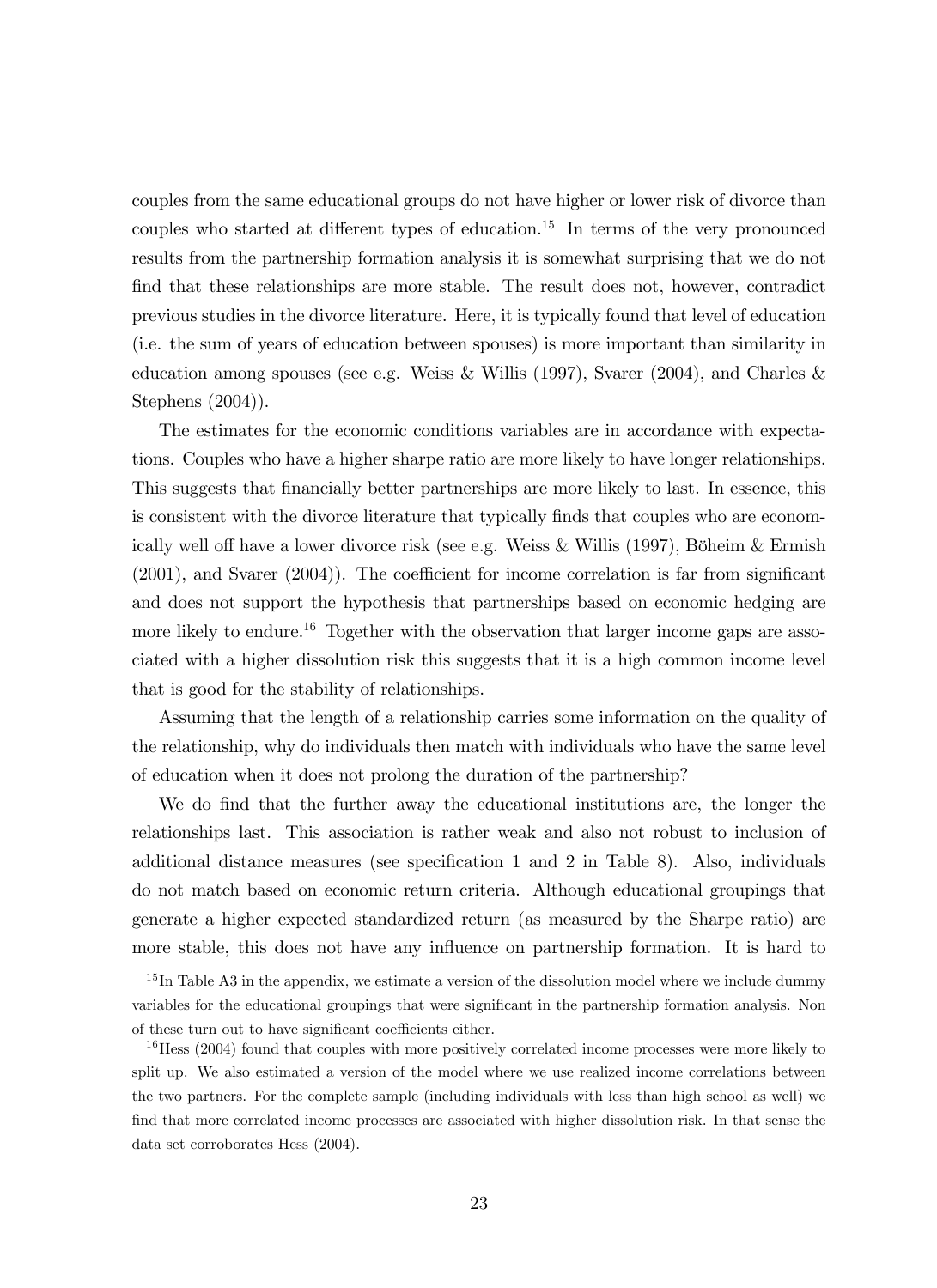reconcile these findings with a model that addresses partnership choice as an outcome of utility maximizing behavior by rational agents. In terms of modeling dissolution processes, it is useful to allow for some ex-post heterogeneity in the quality of the partnership. This can be done either along the lines of Becker et al. (1977), who argue that it is deviation between expected and realized utilities that trigger divorce, or as approached in Brien et al. (2006) where it is assumed that match quality is an experienced good. In the latter model, the match quality is a random variable, and the realization observed in the first period is only a noisy signal of what future draws from the distribution of match quality bring. In relation to these theories of divorce, there is nothing in our analysis that suggests that couples that are similar in terms of educational attainment are more or less likely to survive a shock to the relationship or that they are more able to form expectation on the future match quality of their relationship.

In a recent contribution to the divorce literature, Hess (2004) incorporates love into a model of partnership choice and dissolution. He argues that if love and economic conditions are substitutes (and additive separable) in the utility function, then couples who form a bad match, perhaps due to a low Sharpe ratio (formulated in the terms used in the present paper), or have a high positive income correlation might still find it optimal to form a partnership if love is sufficiently high. When time moves along and if love is temporary (which Hess (2004) heroically concludes) then the latter types of couples fall short of value to their partnership, and it becomes optimal to dissolve the partnership. The findings presented in Table 6 and Table 8 are to some extent consistent with Hess's (2004) Öndings. That is, couples formed between educational groupings that generate a low Sharpe ratio are not less likely to form, but less likely to endure. This suggests that these partnerships have a lot of initial love. Unfortunately for them, love is temporary and the payoff to the relationship decreases with the length of the relationship.<sup>17</sup>

The effects of the other explanatory variables in Table 8 and A3 are in accordance with previous results found in the divorce literature (see Svarer (2004, 2005) for a separate discussion of the these effects).

## 5 Concluding remarks

In this paper, we take a closer look at the observation that individuals tend to match on length and type of education. We investigate whether the systematic relationship between

<sup>&</sup>lt;sup>17</sup>The same line of argumentation can be made for the income gap variable.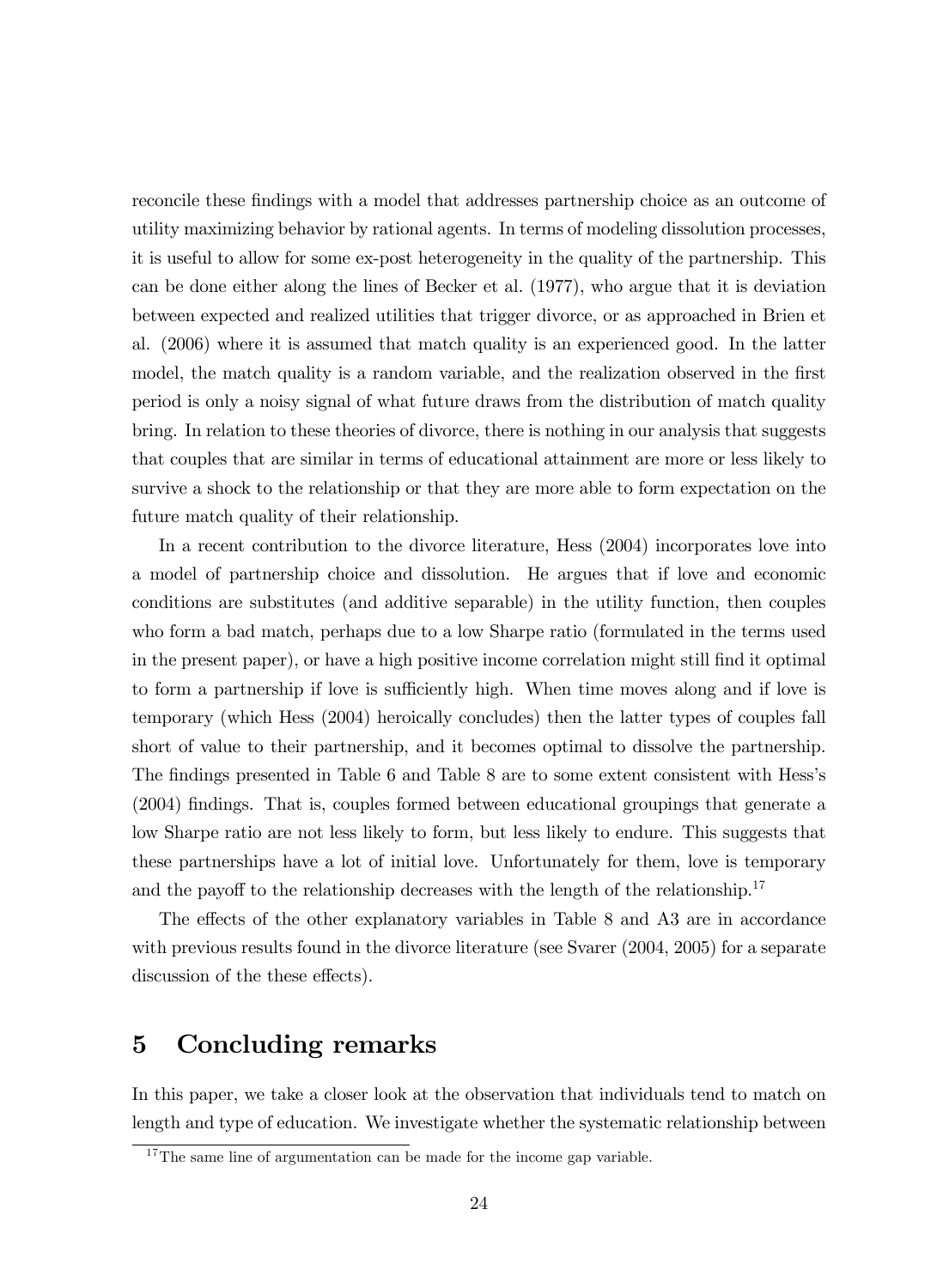the educations of the partners is explained by opportunities, e.g. low search frictions, or preferences, e. g. complementarities in household production or portfolio optimization. We find that around half of the systematic sorting on education is due to low search frictions in marriage markets of the educational institutions. The other half is attributed to complementarities in household production since income properties of joint income process show no influence on partner selection.

When it comes to explaining dissolution risk we do not find that couples who share the same education are more or less likely to split up than couples who have different types or levels of education. We do, however, Önd that individuals who form partnership with individuals from an educational group that generates a high standardized economic return are more likely to have a long-lived relationship. Interestingly, these types of partnership are not more likely to form than couples generated by random matching.

For future research it could be fruitful to develop a theoretical justification of the empirical results presented in this paper. Hess (2004) provides a model that is consistent with some of the findings we present, but it does not address the issue of proximity of partners which constitutes one of the main mechanisms for partnership formation.

## References

- [1] BECKER, G (1973). "A Theory of Marriage: Part I", Journal of Political Economy, 82(4), 813-846.
- [2] BECKER, G., E.M. LANDES AND R. T. MICHAEL (1977). "An Economic Analysis of Marital Instabilityî, Journal of Political Economy, 85(6), 1141-1187.
- [3] Blau, P. M. and O. D. Duncan (1967). The American Occupational Structure. John Wiley & Sons.
- [4] BRIEN, M, L. LILLARD AND S. STERN (2006) "Cohabitation, Marriage, and Divorce in a Model of Match Quality", International Economic Review 47(2). 451-494.
- [5] BÖHEIM R. AND J. ERMISCH (2001). "Partnership Dissolution in the UK the Role of Economic Circumstances" Oxford Bulletin of Economics and Statistics 63(2): 197-208.
- [6] CHARLES, K.K. & M. STEPHENS, JR.  $(2004)$ . "Job Displacement, Disability, and Divorce", *Journal of Labor Economics*, 22(2), 489-521.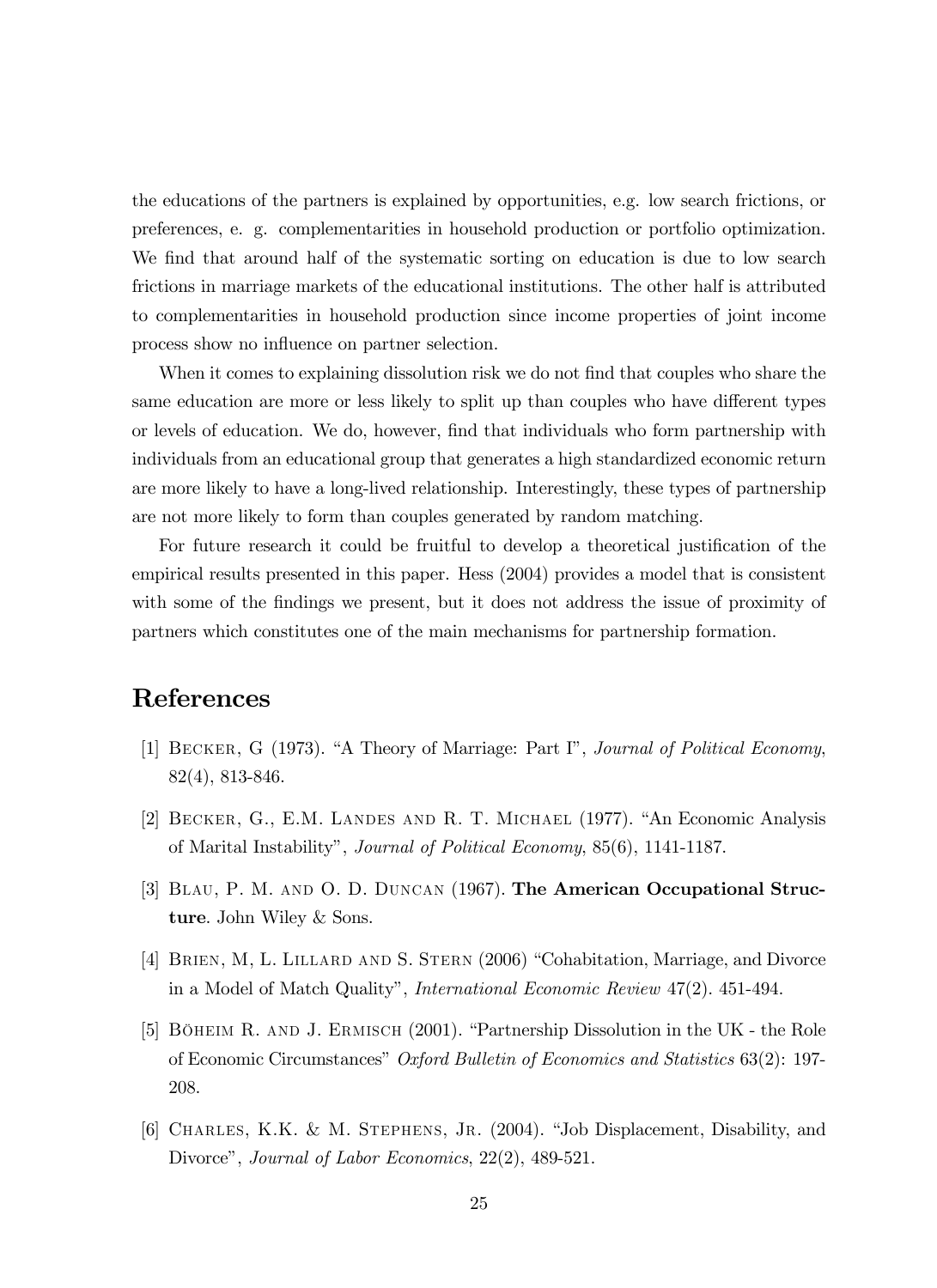- [7] CHEN, K-P., S-H. CHIANG AND S.F. LEUNG (2003). "Migration, Family, and Risk Diversification", Journal of Labor Economics, 21(2), 353-379.
- [8] CHIAPPORI, P.A., M. IYIGUN & Y. WEISS  $(2006)$ . "Investment in Schooling and the Marriage Market", Manuscript.
- [9] DALMIA, S. AND P.G. LAWRENCE (2001). "An Empirical Analysis of Assortative Mating in India and the U.S.", *International Advances of Economic Research*, 7 (4), 443-458.
- [10] EPSTEIN, E. AND R. GUTTMAN (1984). "Mate Selection in Man: Evidence, Theory and Outcome", Social Biology, 31(4), 243-278.
- [11] FERNANDEZ, R, N. GUNER AND J. KNOWLES  $(2005)$ . "Love or Money: A Theoretical and Empirical Analysis of Household Sorting and Inequality", Quarterly Journal of Economics, 120(1), 273-244.
- [12] FISMAN, R., S. S. IYENGAR, E. KAMENICA, I. SIMONSON. (2006). "Gender Differences in Mate Selection: Evidence from a Speed-Dating Experiment " Quarterly Journal of Economics, 121(2), 673-697.
- [13] GAUTIER, P.A., M. SVARER AND C.N. TEULINGS.  $(2005)$ . "Marriage and the Cityî, Working Paper 2005-01, Department of Economics, University of Aarhus.
- [14] GOLDIN, C. (1992). "The Meaning of College in the Lives of American Women: The Past One-Hundred Years", NBER Working Paper No. 4099.
- [15] HESS, G. (2004). "Marriage and Consumption Insurance: What's Love Got to Do with it?", *Journal of Political Economy*,  $112(2)$ ,  $290-318$ .
- [16] JEPSEN, L.K. AND C.A. JEPSEN  $(2002)$ . "An Empirical Analysis of the Matching Patterns of Same-Sex and Opposite-Sex Couples", *Demography*, 39(3), 435-453.
- [17] KALMIJN, M. AND H. FLAP (2001). "Assortative Meeting and Mating: Unintended Consequences of Organized Settings for Partner Choices<sup>3</sup>, Social Forces, 79(4), 1289-1312.
- [18] KOTLIKOF, L. AND A. SPIVAK (1981). "The Family as an Incomplete Annuity Market", Journal of Political Economy, 89, 372-391.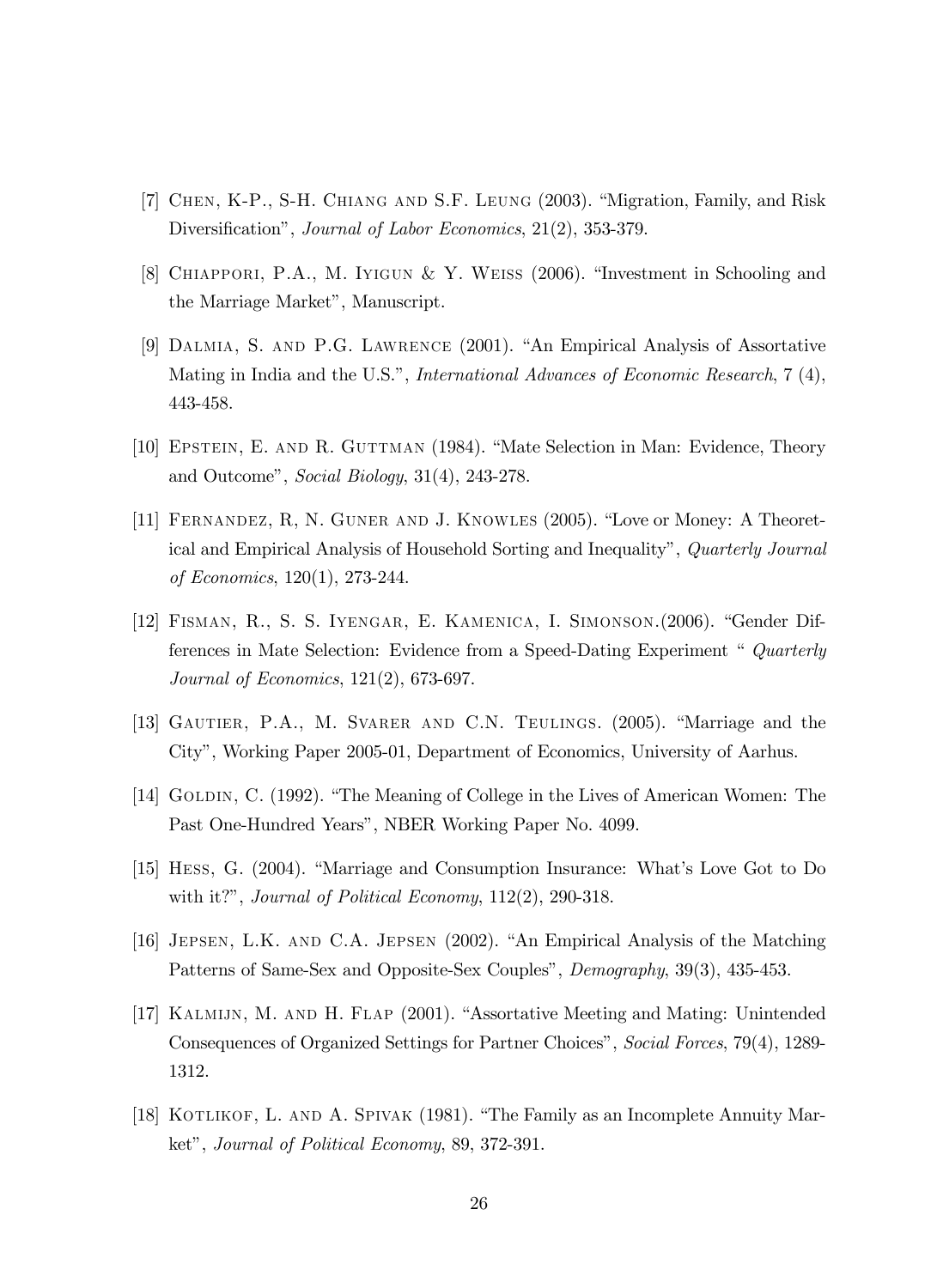- [19] KIEFER, N.M. (1990). "Econometric Methods for Grouped Duration Data". In: Panel Data and Labour Market Studies, North-Holland.
- [20] Laumann, E., J. Gagon, R. Michael and S. Michaels (1994). The Social Organization of Sexuality: Sexual Practices in the US. Chicago: University of Chicago Press.
- [21] LEWIS, S.K. AND V.K. OPPENHEIMER (2001). "Educational Assortative Mating across Marriage Markets: Non-Hispanic Whites in the US", Demography, 37(1), 29-40.
- [22] MARE, R.D. (1991). "Five Decades of Educational Assortative Mating", American Sociological Review, 56, 15-32.
- [23] McFadden. D. (1973). "Conditional Logit Analysis of Qualitative Choice Behavior" in Frontiers in Economics, edited by P. Zaremba, New York: Academic Press.
- $[24]$  MICEVSKA, M. (2002). "Marriage, Uncertainty and Risk Aversion in Russia", Draft, Center for Development Research, University of Bonn.
- [25] NAKOSTEEN, R.A. AND M.A. ZIMMER (2001). "Spouse Selection and Earnings: Evidence of Marital Sorting", *Economic Inquiry*, 39(2), 201-213.
- [26] ROSE, E. (2001). "Marriage and Assortative Mating: How Have the Patterns Changed?î, Draft, University of Washington.
- [27] ROSENZWEIG, M. AND O. STARK (1989). "Consumption Smoothing, Migration, and Marriage: Evidence from Rural India<sup>n</sup>, *Journal of Political Economy*, 97, 905-926.
- [28] SCHAFER, R.B. AND P.M KEITH (1990). "Matching by Weigth in Married Couples: A Life Cycle Perspective", Journal of Social Psychology, 130(5), 657-664.
- [29] SCOTT, J.F. (1965), "The American College Sorority: The Role in Class and Ethnic Endogamy", American Sociological Review 30(3): 514-527.
- [30] SVARER, M. (2004). "Is Your Love in Vain? Another Look at Premarital Cohabitation and Divorce", *Journal of Human Resources*,  $39(2)$ ,  $523-536$ .
- [31] SVARER, M. (2005). "Two Tests of Divorce Behaviour on Danish Marriage Market Data", Nationaløkonomisk Tidsskrift (Danish Economic Journal), 143(3), 416-432.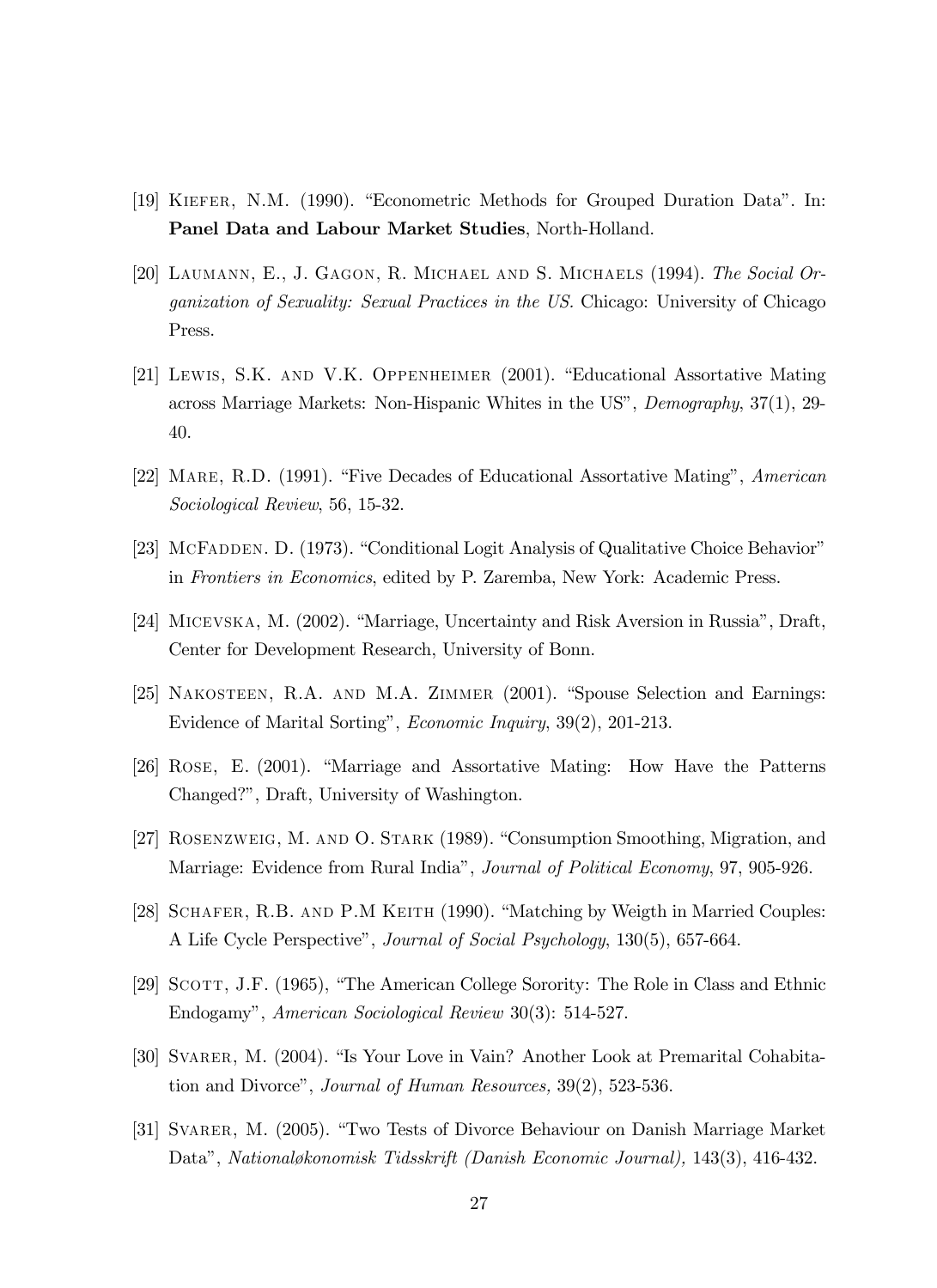- [32] WEISS, Y. (1997). "The Formation and Dissolution of Families: Why Marry? Who Marries Whom? And What Happens Upon Divorce", Handbook of Population and Family Economics, Elsevier Science B.V.
- [33] WEISS, Y. AND R.J. WILLIS (1997). "Match Quality, New Information, and Marital Dissolution", *Journal of Labor Economics*, 15(1), S293-S329.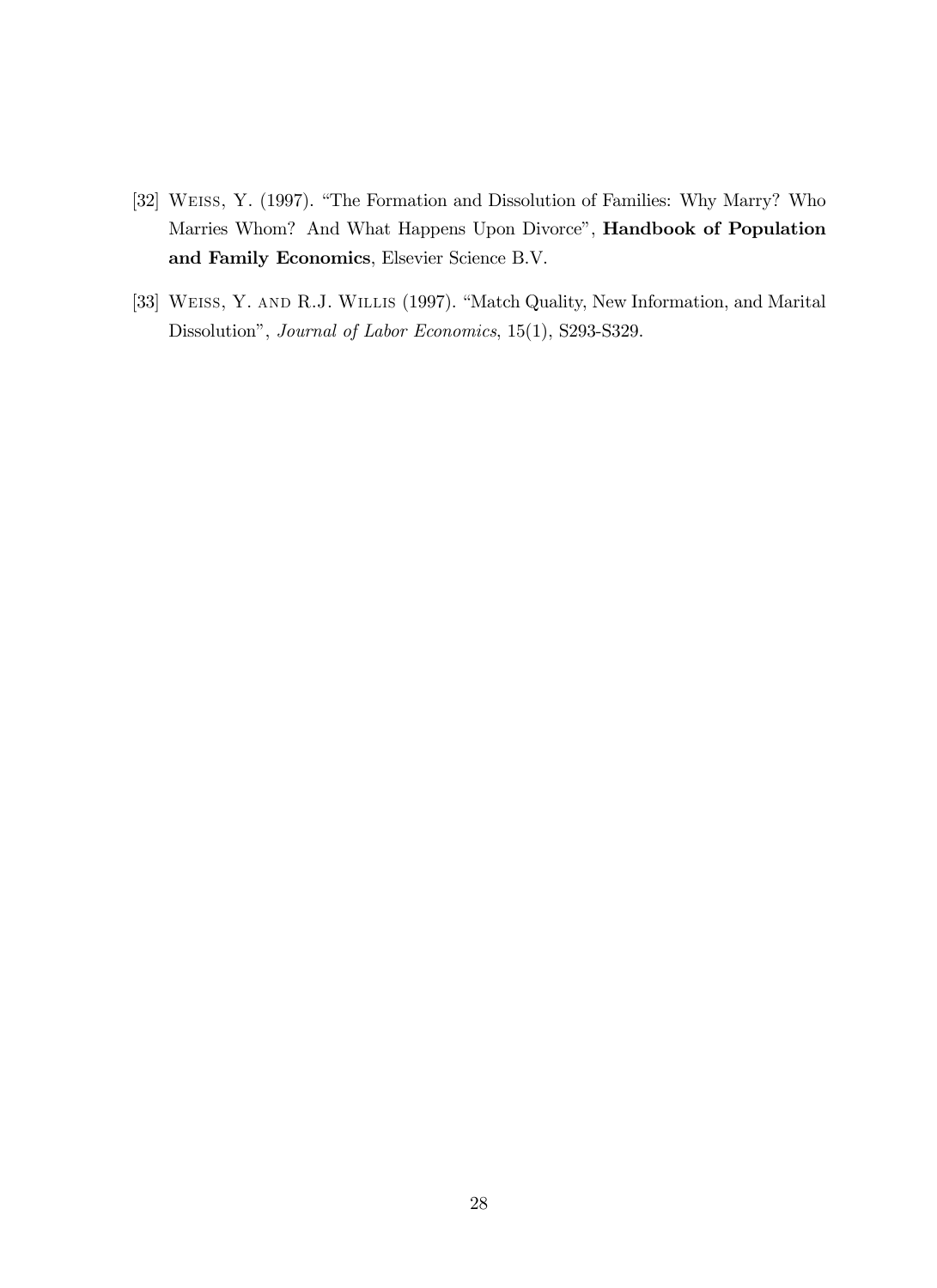#### Appendix

Table A1 The 20 educational combinations with the highest ratio of actual to expected

| FREQUENCY                                    |                             |                |       |  |  |
|----------------------------------------------|-----------------------------|----------------|-------|--|--|
|                                              | Educational                 | Educational    |       |  |  |
| Rank                                         | group                       | group          | Ratio |  |  |
|                                              | - females                   | - males        |       |  |  |
| 1                                            | 5                           | 5              | 6.69  |  |  |
|                                              | $\boldsymbol{6}$            | 6              | 4.53  |  |  |
| $\begin{array}{c} 2 \ 3 \ 4 \ 5 \end{array}$ | 13                          | 13             | 3.85  |  |  |
|                                              |                             |                | 3.61  |  |  |
|                                              | $\frac{9}{2}$ $\frac{7}{8}$ | $\frac{9}{2}$  | 3.06  |  |  |
|                                              |                             |                | 2.98  |  |  |
| 6789                                         |                             | 8              | 2.80  |  |  |
|                                              | $\overline{4}$              | $\overline{4}$ | 2.72  |  |  |
|                                              | 10                          | 10             | 2.69  |  |  |
| 10                                           | $\mathbf{1}$                | $\mathbf{1}$   | 2.49  |  |  |
| 11                                           | 8                           | 10             | 2.37  |  |  |
| 12                                           | 11                          | 11             | 2.32  |  |  |
| 13                                           | 7                           | 8              | 2.28  |  |  |
| 14                                           | $\bf 5$                     | 8              | 2.13  |  |  |
| 15                                           | 12                          | 12             | 2.06  |  |  |
| 16                                           | 3                           | $\mathbf{1}$   | 1.96  |  |  |
| 17                                           | $\mathbf{1}$                | 3              | 1.92  |  |  |
| 18                                           |                             | 6              | 1.85  |  |  |
| 19                                           | $\frac{5}{7}$               | 13             | 1.73  |  |  |
| 20                                           | 3                           | 7              | 1.73  |  |  |
|                                              |                             |                |       |  |  |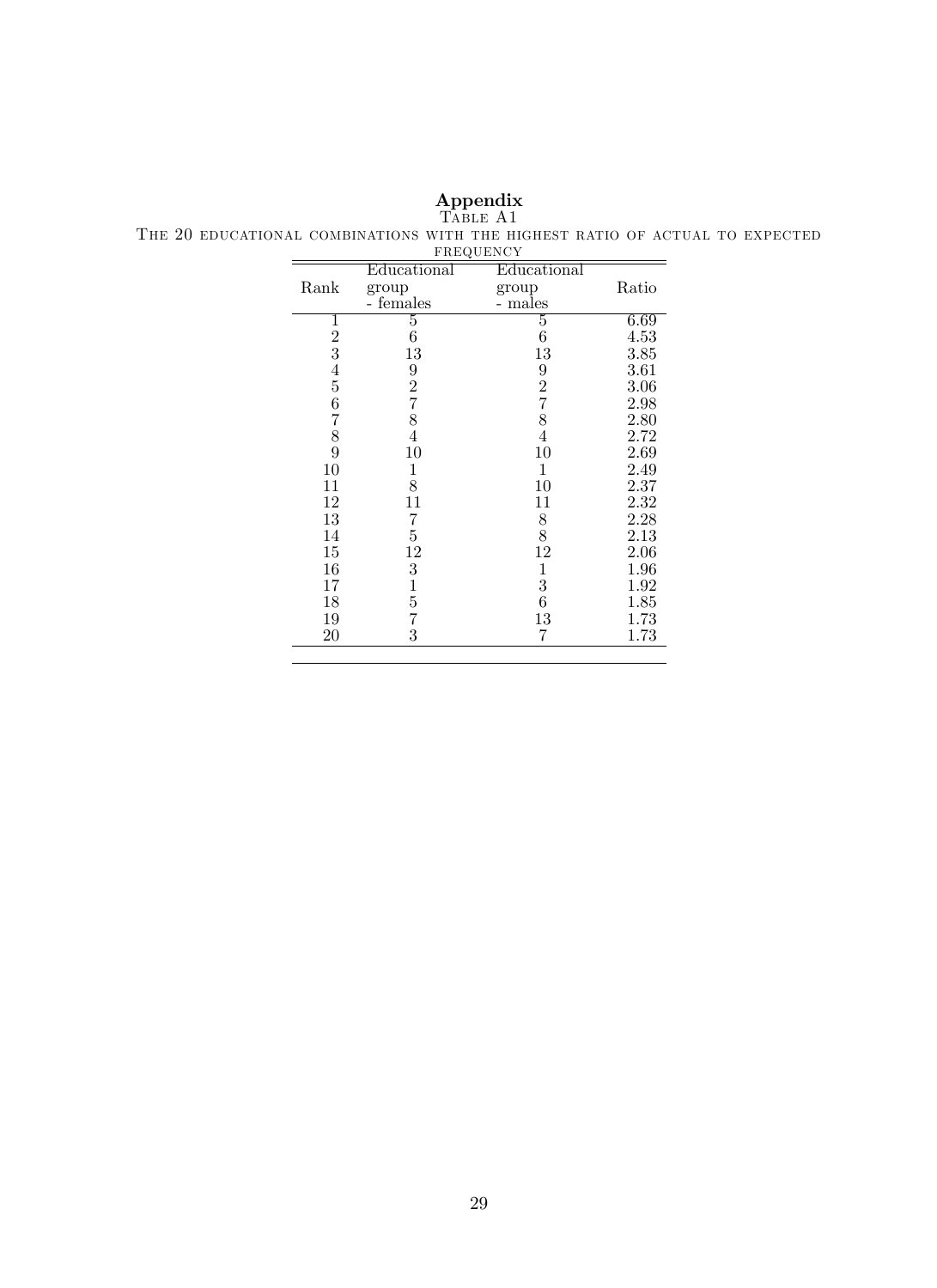| TABLE AZ: RESULTS FROM CONDITIONAL LOGIT MODEL |                |                        |               |             |
|------------------------------------------------|----------------|------------------------|---------------|-------------|
|                                                |                |                        | Specification |             |
| Educational groups (female-male)               | $\overline{1}$ | $4^{\circ}$            | 5'            | $6^{\circ}$ |
| $1 - 1$                                        | $0.9727*$      | $0.9733^{\ast}$        | $0.8789*$     | 0.5433      |
|                                                | (0.3925)       | (0.3925)               | (0.3970)      | (0.4147)    |
|                                                | [0.2306]       | [0.2308]               | [0.2099]      | [0.1287]    |
| $1-3$                                          | 0.8073         | 0.8071                 | 0.7634        | 0.7205      |
|                                                | (0.4410)       | (0.4414)               | (0.4470)      | (0.4517)    |
|                                                | [0.1895]       | [0.1895]               | 0.1812        | 0.1729      |
| $2 - 1$                                        | 0.7582         | 0.7650                 | 0.6848        | 0.4149      |
|                                                | (0.4021)       | (0.4031)               | (0.4045)      | (0.4413)    |
|                                                | [0.1771]       | [0.1789]               | [0.1615]      | [0.0971]    |
| $2 - 2$                                        | $1.5770*$      | $1.5841*$              | 1.4704*       | $0.8927*$   |
|                                                | (0.3899)       | (0.3913)               | (0.4004)      | (0.4284)    |
|                                                | 0.3744         | 0.3760                 | 0.3515        | 0.2156      |
| $2 - 3$                                        | 0.8523         | 0.8564                 | 0.8096        | 0.8335      |
|                                                | (0.4384)       | (0.4388)               | (0.4551)      | (0.4515)    |
|                                                | 0.2007         | 0.2018                 | 0.1927        | 0.2011      |
| $2\hbox{-} 9$                                  | $0.7224*$      | $0.7323*$              | $0.7649*$     | $0.6817*$   |
|                                                | (0.3004)       | (0.3037)               | (0.3019)      | (0.3066)    |
|                                                | 0.1681         | 0.1706                 | 0.1813        | 0.1630      |
| $2 - 12$                                       | 0.3537         | 0.3617                 | 0.3454        | 0.3142      |
|                                                | (0.2623)       | (0.2647)               | (0.2670)      | (0.2716)    |
|                                                | 0.0787         | 0.0806                 | 0.0784        | 0.0726      |
| $4 - 4$                                        | 0.6525         | 0.6500                 | 0.5386        | 0.2071      |
|                                                | (0.3517)       | (0.3520)               | (0.3620)      | (0.3960)    |
|                                                | [0.1509]       | [0.1503]               | [0.1253]      | [0.0472]    |
| $6-6$                                          | 2.7795*        | $2.7778*$              | $2.756*$      | 1.7490*     |
|                                                | (0.4310)       | (0.4308)               | (0.4318)      | (0.4897)    |
|                                                | [0.5789]       | $\left[ 0.5785\right]$ | [0.5696]      | [0.4098]    |
| $7 - 7$                                        | $1.7334*$      | $1.7245*$              | 1.7480*       | 1.0480      |
|                                                | (0.6953)       | (0.6961)               | (0.7090)      | (0.8193)    |
|                                                | [0.4081]       | [0.4063]               | [0.4106]      | [0.2540]    |
| $7 - 13$                                       | $0.8438*$      | $0.8533*$              | $0.8482*$     | $1.1236*$   |
|                                                | (0.3126)       | (0.3154)               | (0.3185)      | (0.3256)    |
|                                                | [0.1983]       | [0.2008]               | [0.2021]      | [0.2721]    |
| $9-9$                                          | 1.2104*        | $1.2092*$              | $1.1955*$     | 0.0697      |
|                                                | (0.3891)       | (0.3891)               | (0.3908)      | (0.4723)    |
|                                                | 0.2891         | 0.2889                 | 0.2876        | 0.0156      |
| $10 - 8$                                       | 0.9911         | 0.9907                 | 0.9564        | 1.3991      |
|                                                | (0.6863)       | (0.6859)               | (0.6922)      | (0.7197)    |
|                                                | 0.2354         | 0.2354                 | 0.2294        | 0.3362      |
| $10 - 10$                                      | $1.3093*$      | 1.2946*                | $1.3558*$     | 0.6405      |
|                                                | (0.3207)       | (0.3271)               | (0.3315)      | (0.3827)    |
|                                                | [0.3126]       | $\left[0.3092\right]$  | [0.3253]      | [0.1527]    |
| $11 - 11$                                      | $0.9765*$      | $0.9800*$              | $0.9991*$     | 0.1726      |
|                                                | (0.2104)       | (0.2109)               | (0.2133)      | (0.2463)    |
|                                                | [0.2308]       | [0.2317]               | [0.2391]      | [0.0391]    |
| 12-12                                          | $1.0503*$      | $1.0494*$              | $1.0855*$     | $0.5720*$   |
|                                                | (0.2094)       | (0.2095)               | (0.2152)      | (0.2406)    |
|                                                | [0.2490]       | [0.2488]               | [0.2603]      | [0.1354]    |
| 13-13                                          | 1.8759*        | $1.8915*$              | $1.8638*$     | $1.7259*$   |
|                                                | (0.4588)       | (0.4642)               | (0.46289)     | (0.5271)    |
|                                                | [0.4369]       | [0.4400]               | [0.4334]      | [0.4049]    |
|                                                |                |                        |               |             |

Table A2: Results from conditional logit model

Note: For each variable we present the estimated coefficient, the standard error (in parentheses), and the marginal effect [in brackets].

 $^*$  indicates significance at the 5  $\%$  level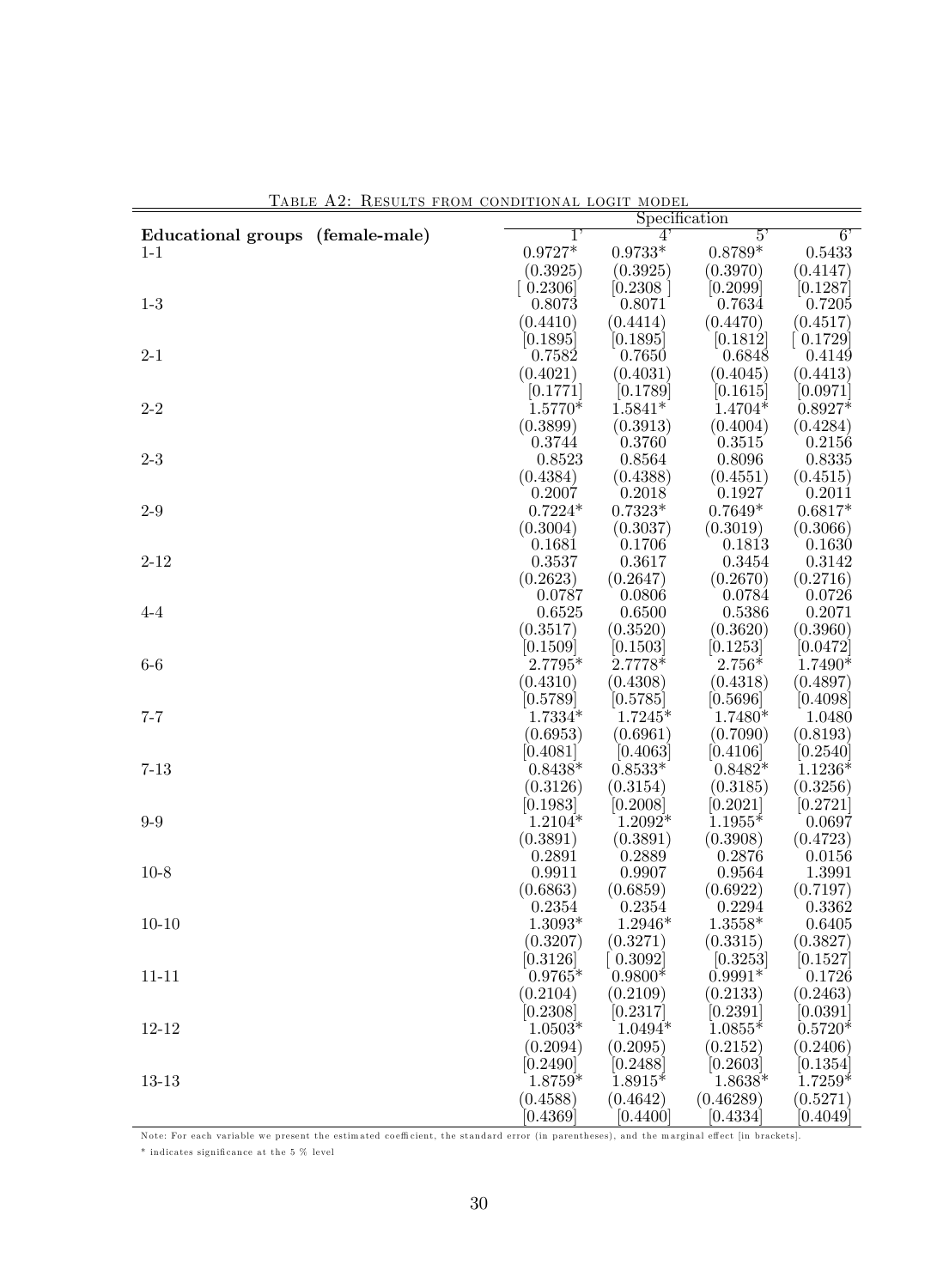|                                |                                       | Specification                        |                                                          |                                            |  |  |
|--------------------------------|---------------------------------------|--------------------------------------|----------------------------------------------------------|--------------------------------------------|--|--|
| Age difference (years)         | $-0.2663*$<br>(0.0119)<br>$[-0.0557]$ | 4'<br>$-0.2662*$<br>$[-0.0557]$      | 5'<br>$-0.2664*$<br>$(0.0119)$ $(0.0119)$<br>$[-0.0573]$ | 6<br>$-0.2659*$<br>(0.0124)<br>$[-0.0587]$ |  |  |
| Income measures<br>Correlation |                                       |                                      | 0.1574<br>(0.1002)                                       | 0.0699<br>(0.1041)                         |  |  |
| Income gap                     |                                       |                                      | [0.0338]<br>$-0.0240$<br>(0.2213)                        | [0.0154]<br>$-0.0738$<br>(0.2308)          |  |  |
| Variance gap                   |                                       |                                      | $[-0.0052]$<br>0.0870<br>(0.1503)                        | $[-0.0163]$<br>$-0.1058$<br>(0.1602)       |  |  |
| Sharpe                         |                                       | $-0.0216$<br>(0.0956)<br>$[-0.0045]$ | [0.0187]                                                 | $[-0.0234]$                                |  |  |
| Distance measures              |                                       |                                      |                                                          |                                            |  |  |
| Minimum distance (km)          |                                       |                                      |                                                          | $-0.0062*$<br>(0.0023)<br>$-0.0014$        |  |  |
| Same institution               |                                       |                                      |                                                          | $2.0330*$<br>(0.1583)<br>[0.4682]          |  |  |
| Density                        |                                       |                                      |                                                          | $0.6914*$<br>(0.2695)<br>[0.1527]          |  |  |
| Number of "real" couples       | 2,965                                 | 2,965                                | 2,965                                                    | 2,965                                      |  |  |

 $\overline{\phantom{0}}$ 

Table A2:Results from conditional logit model. continued

31